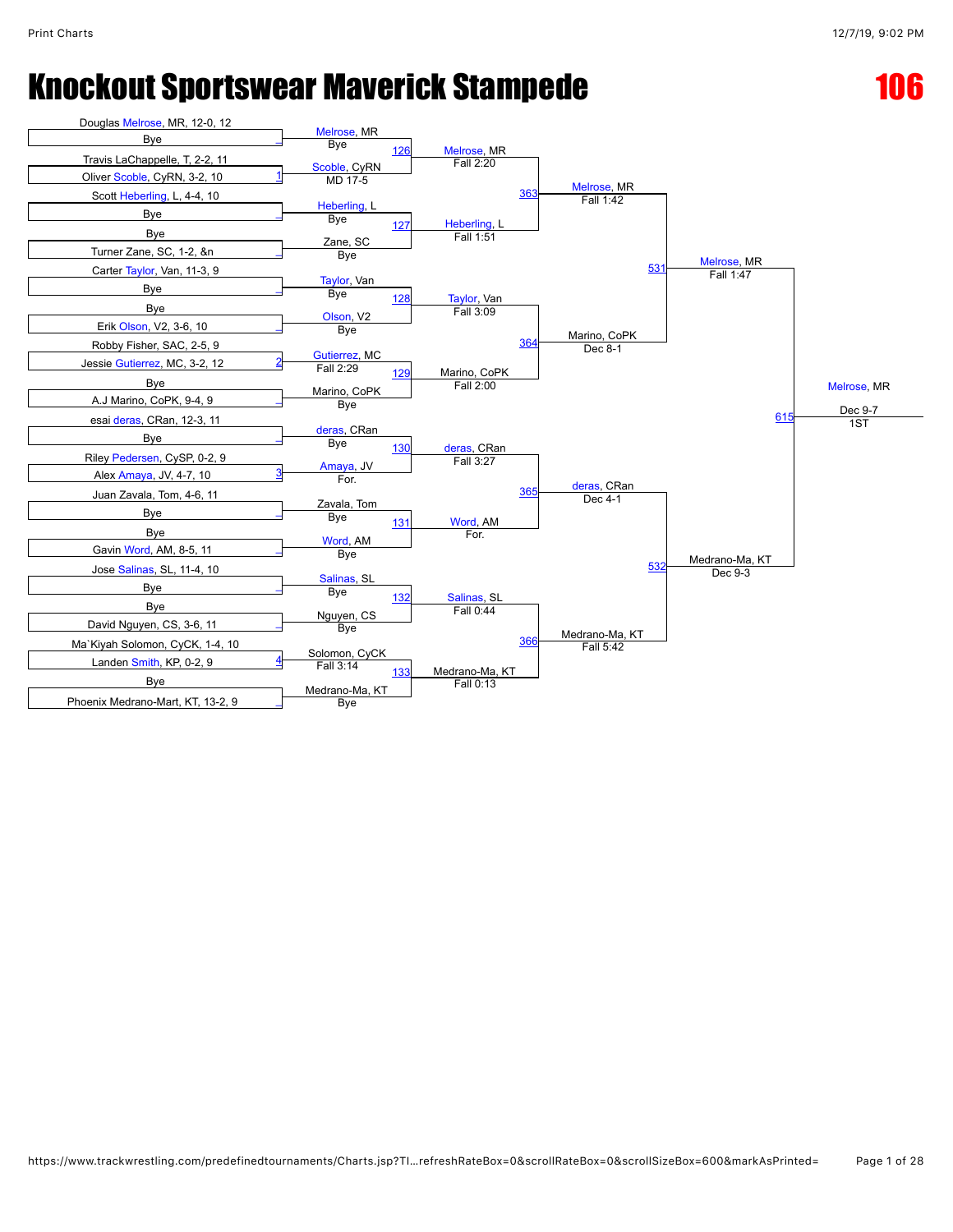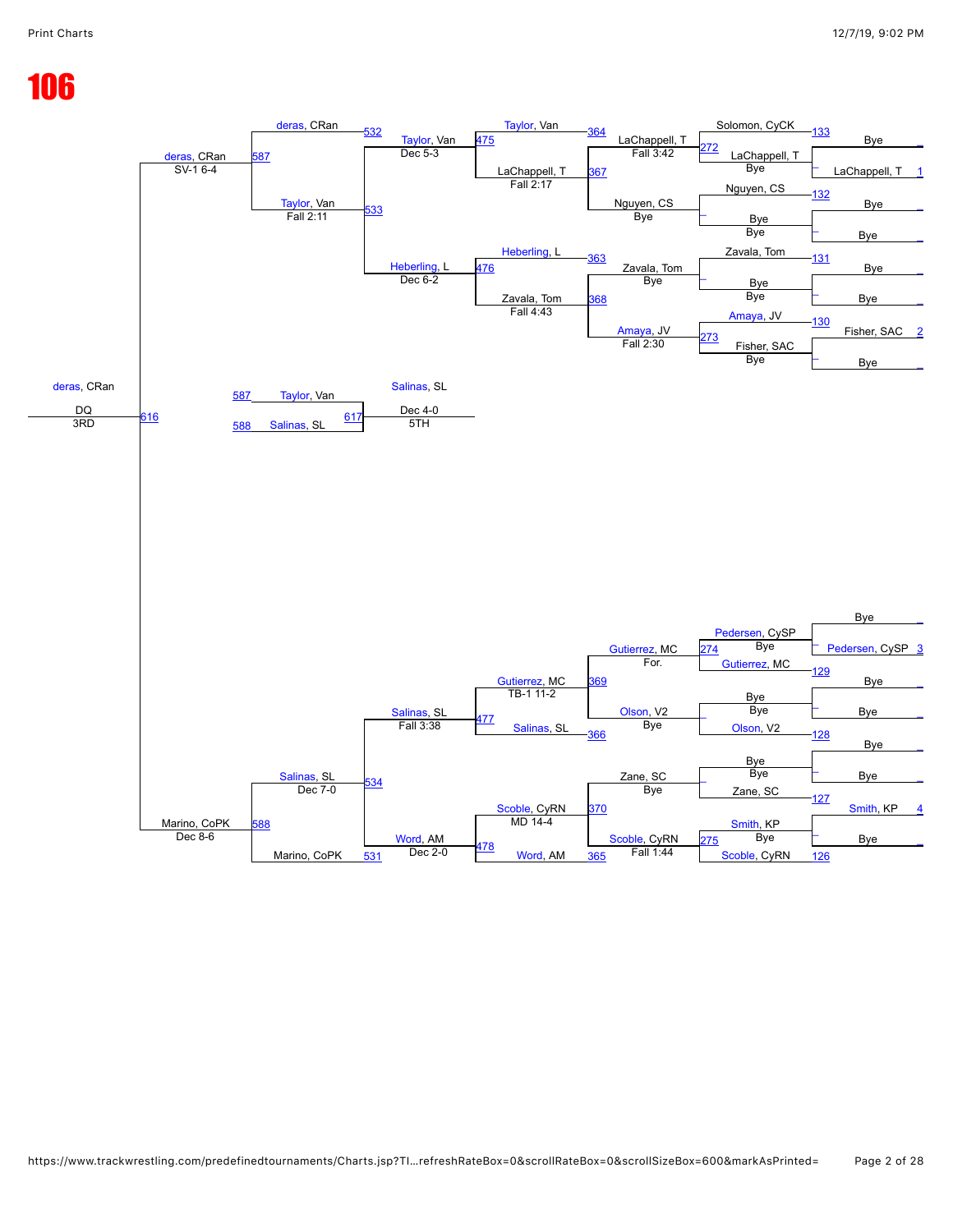

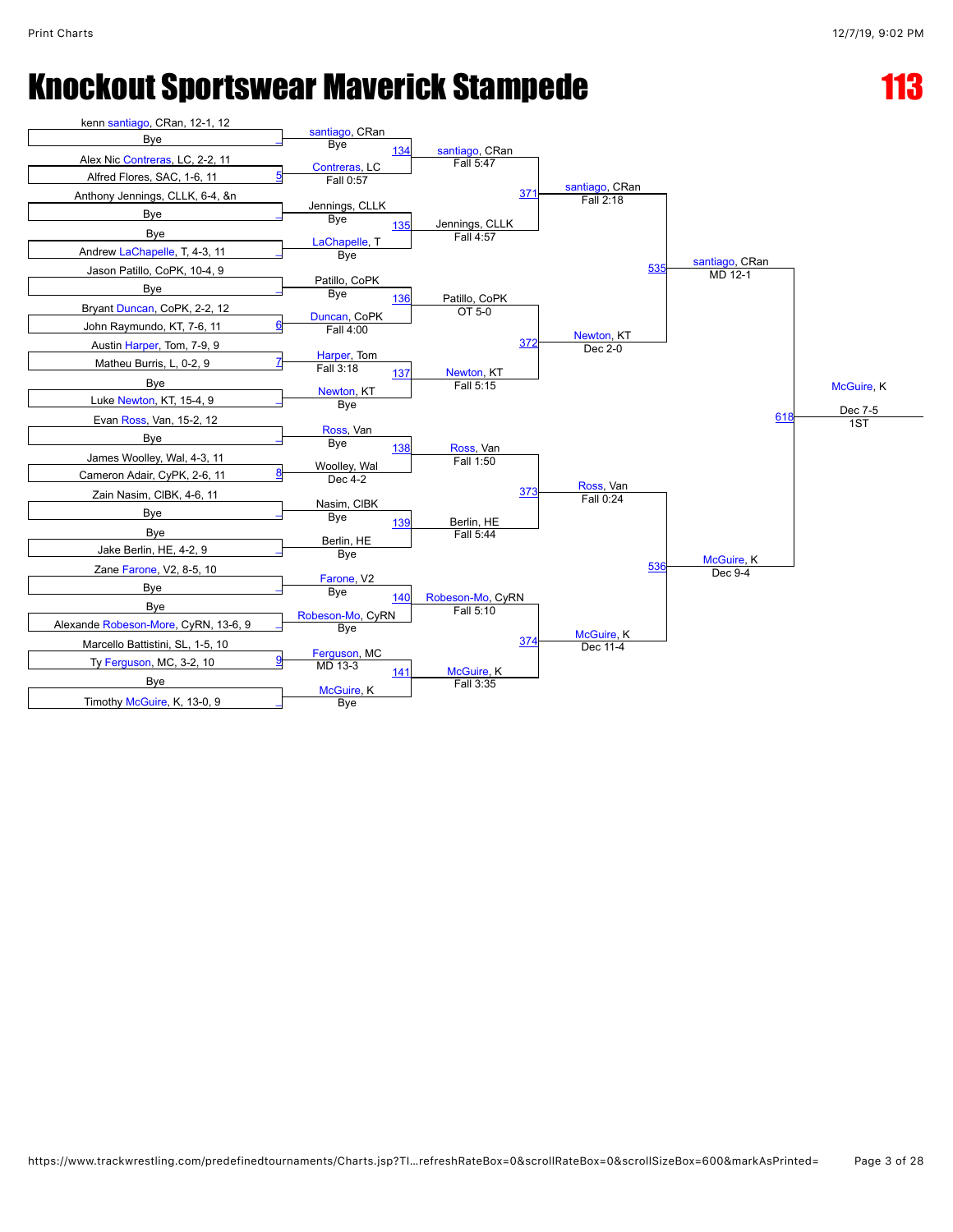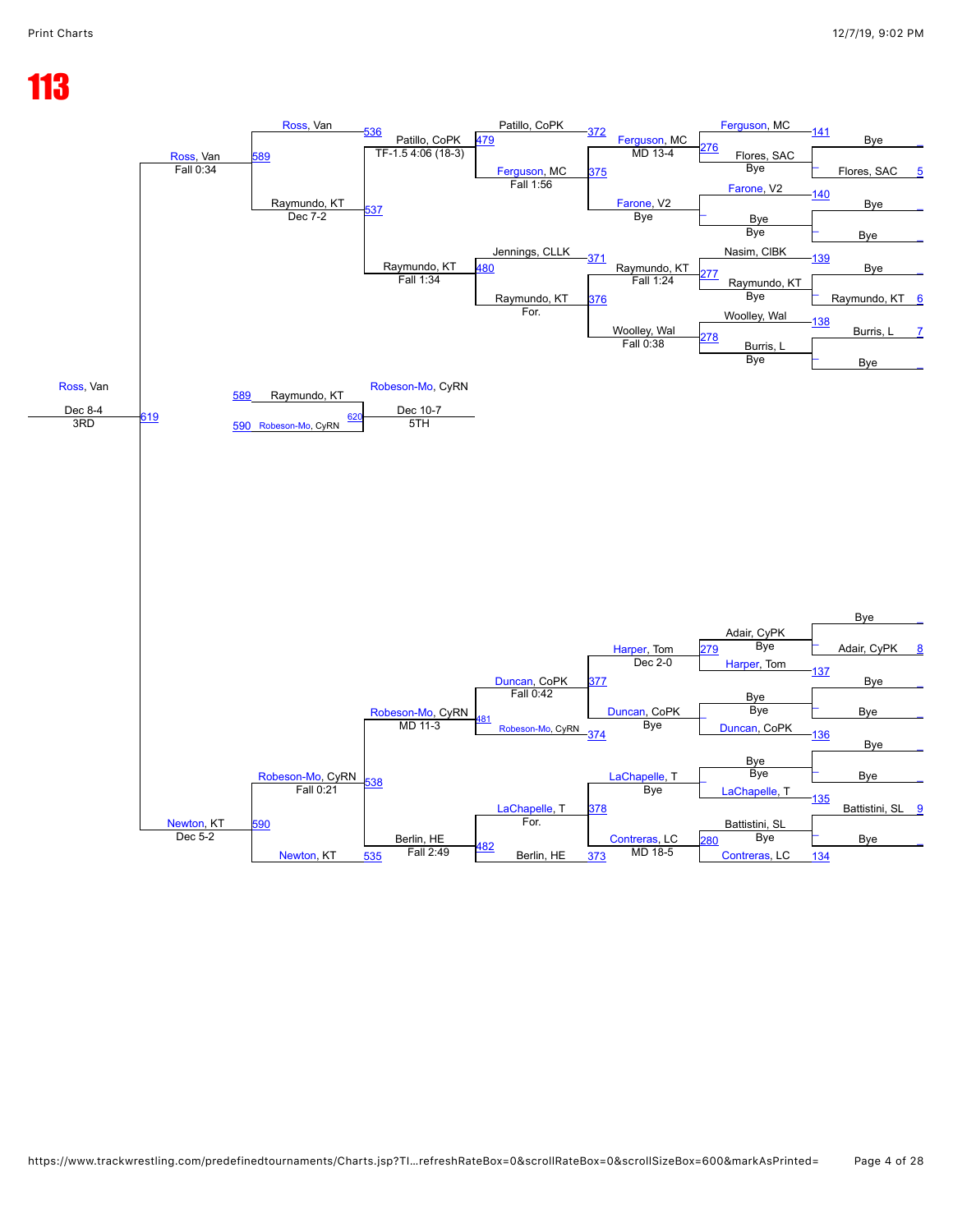

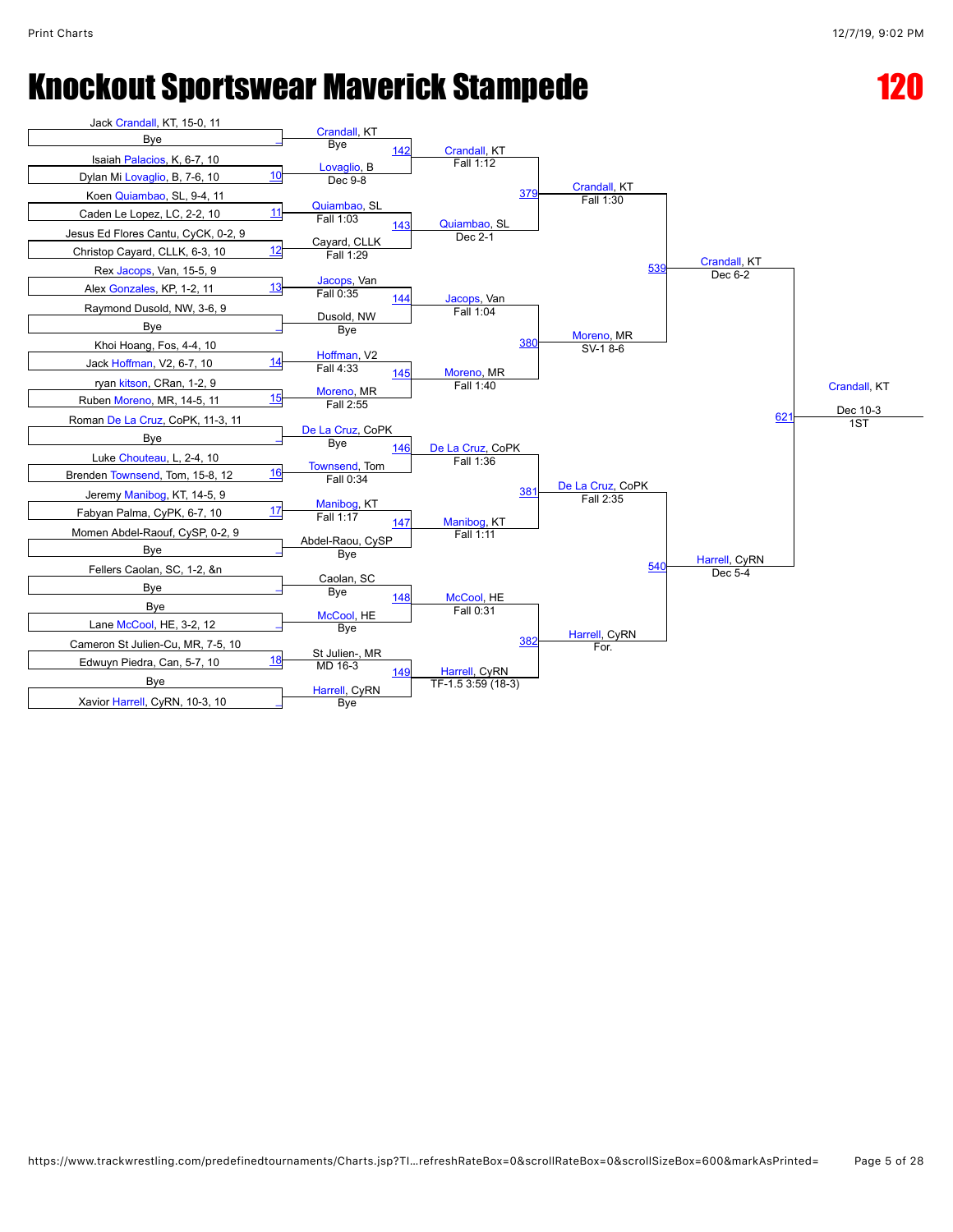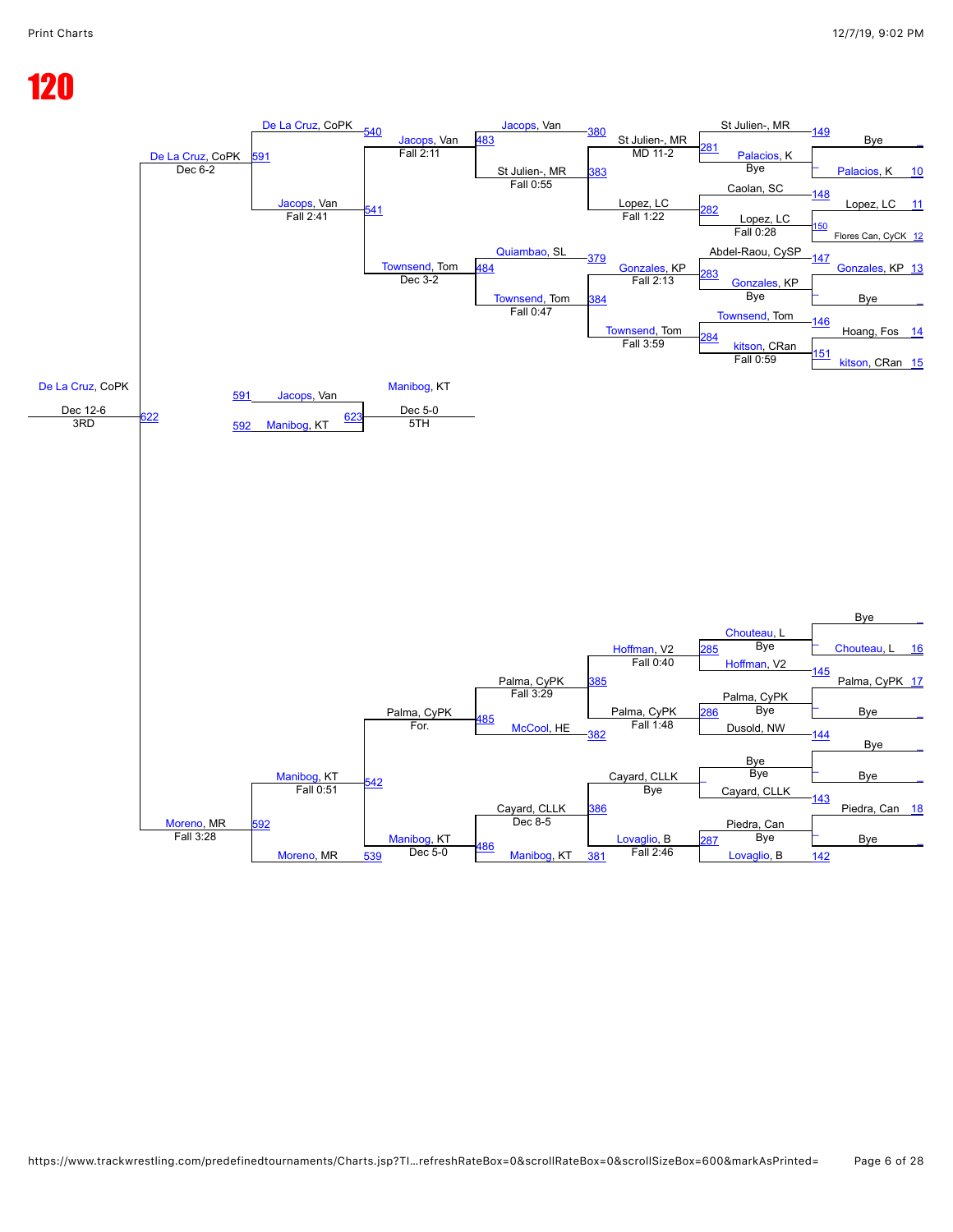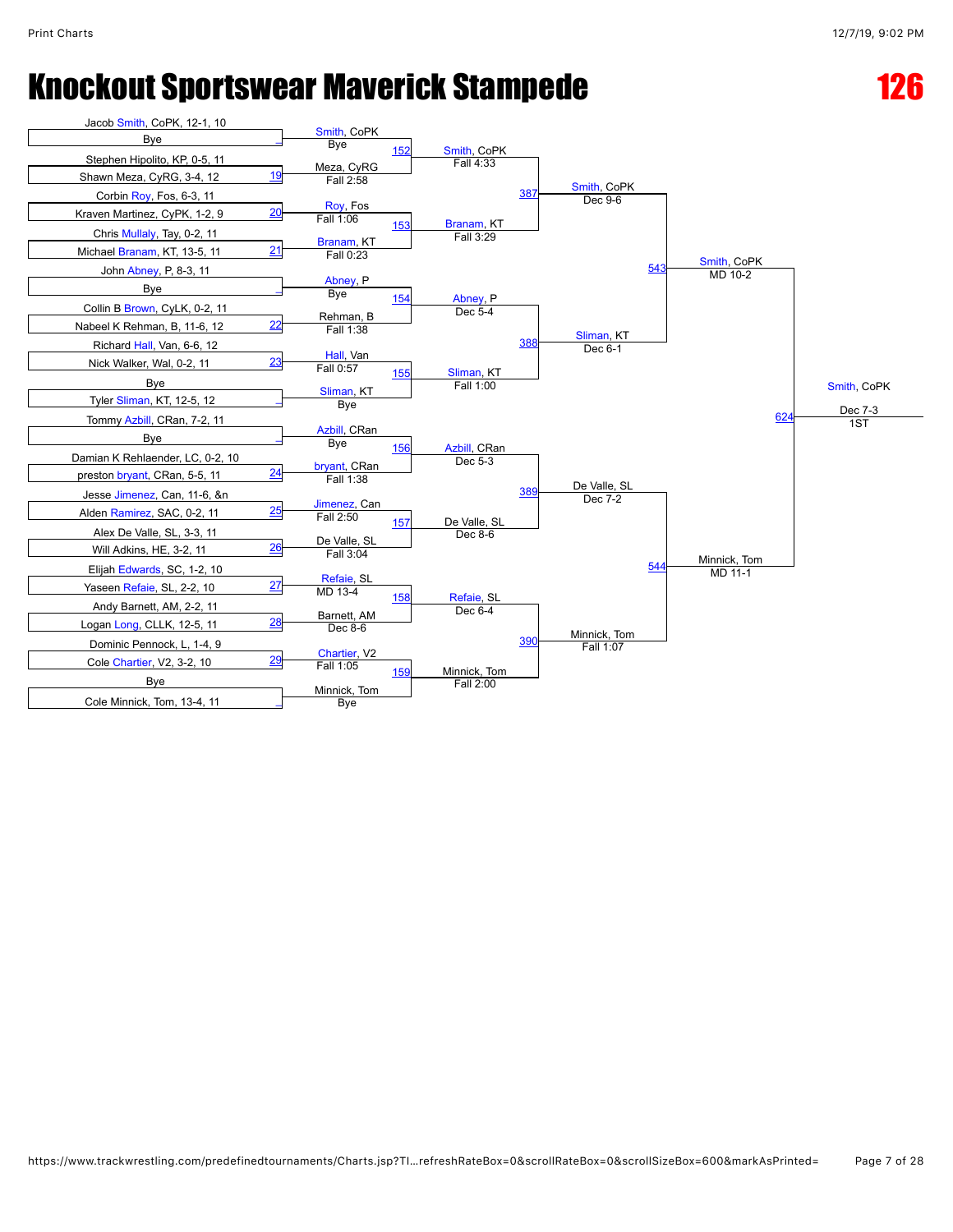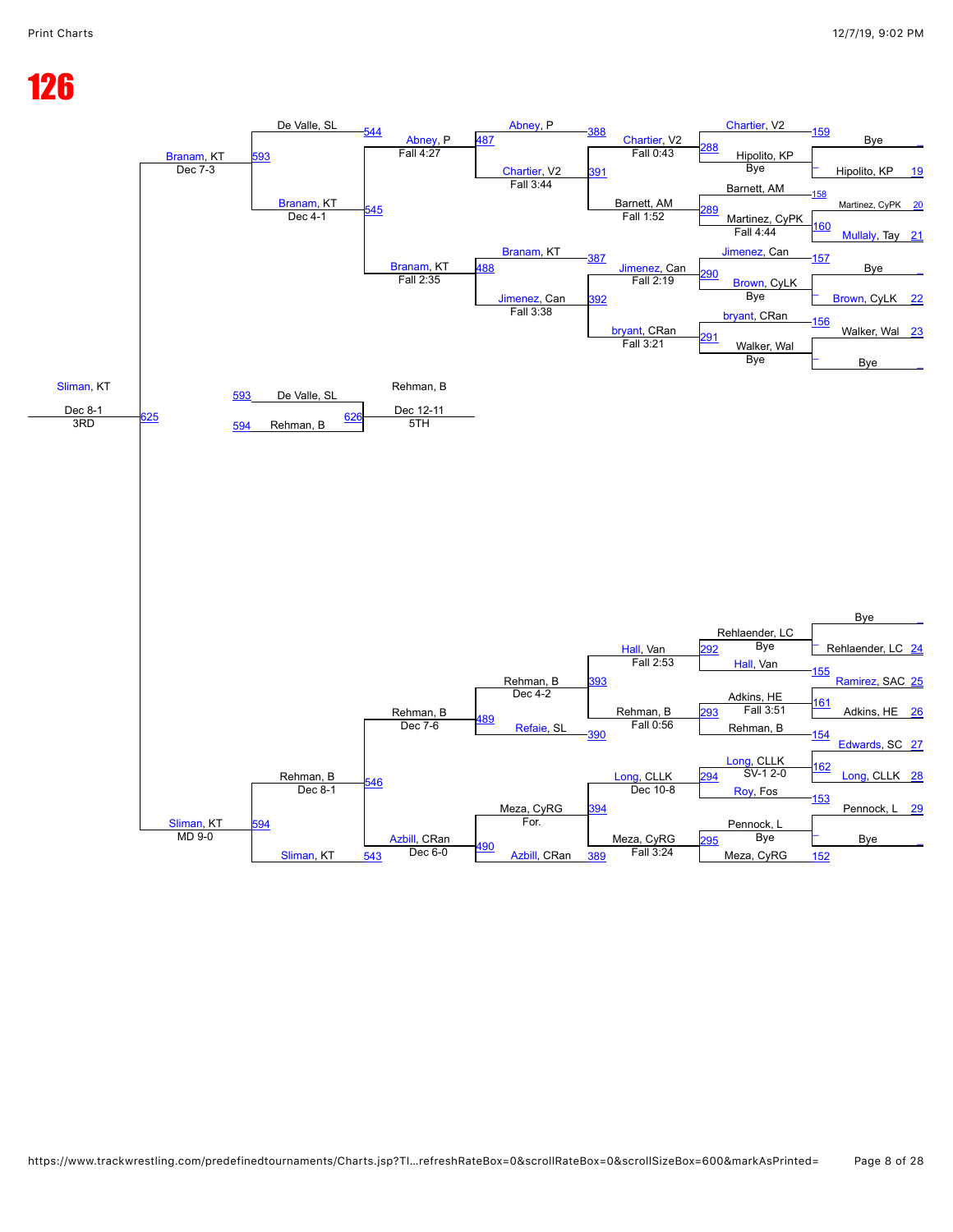

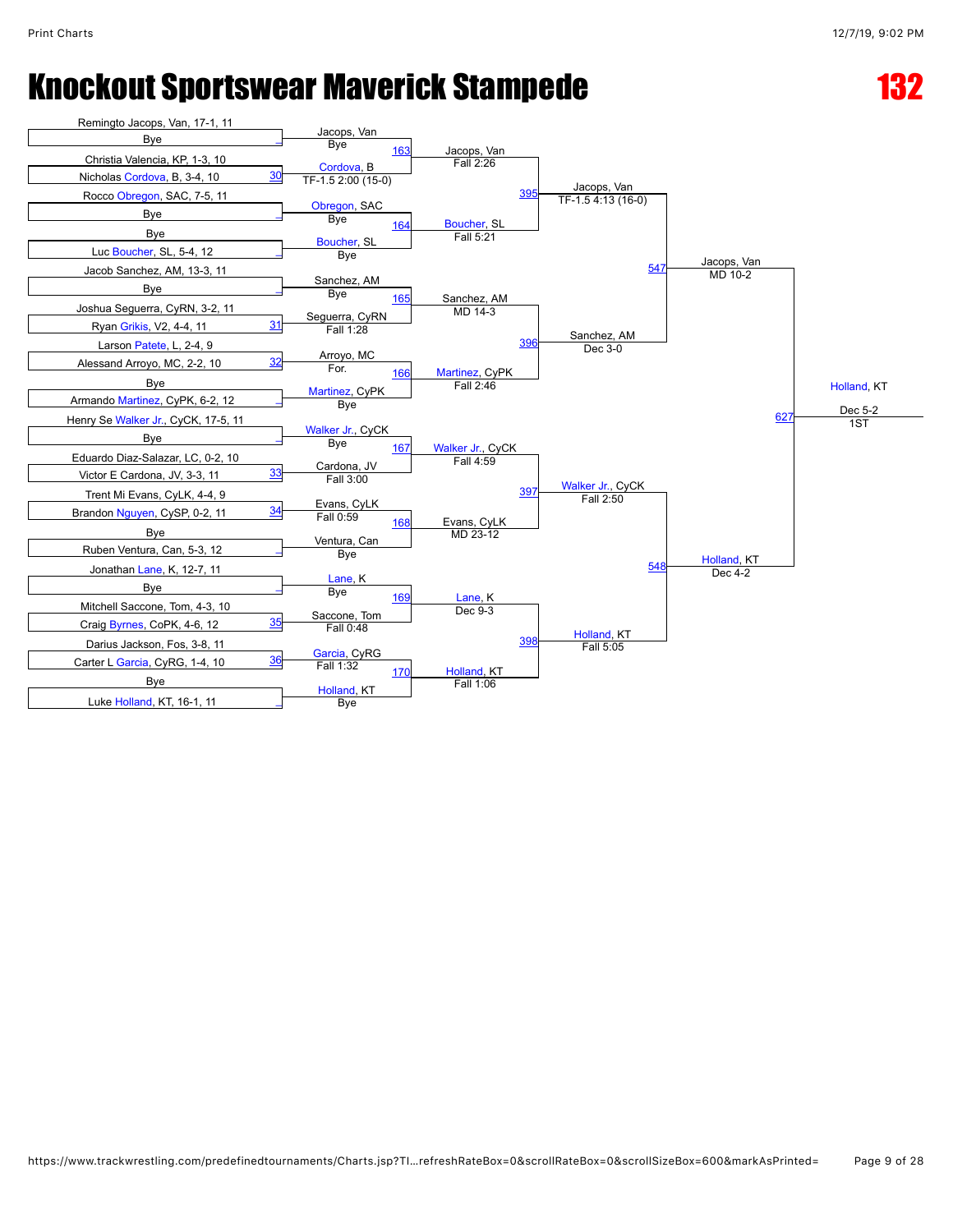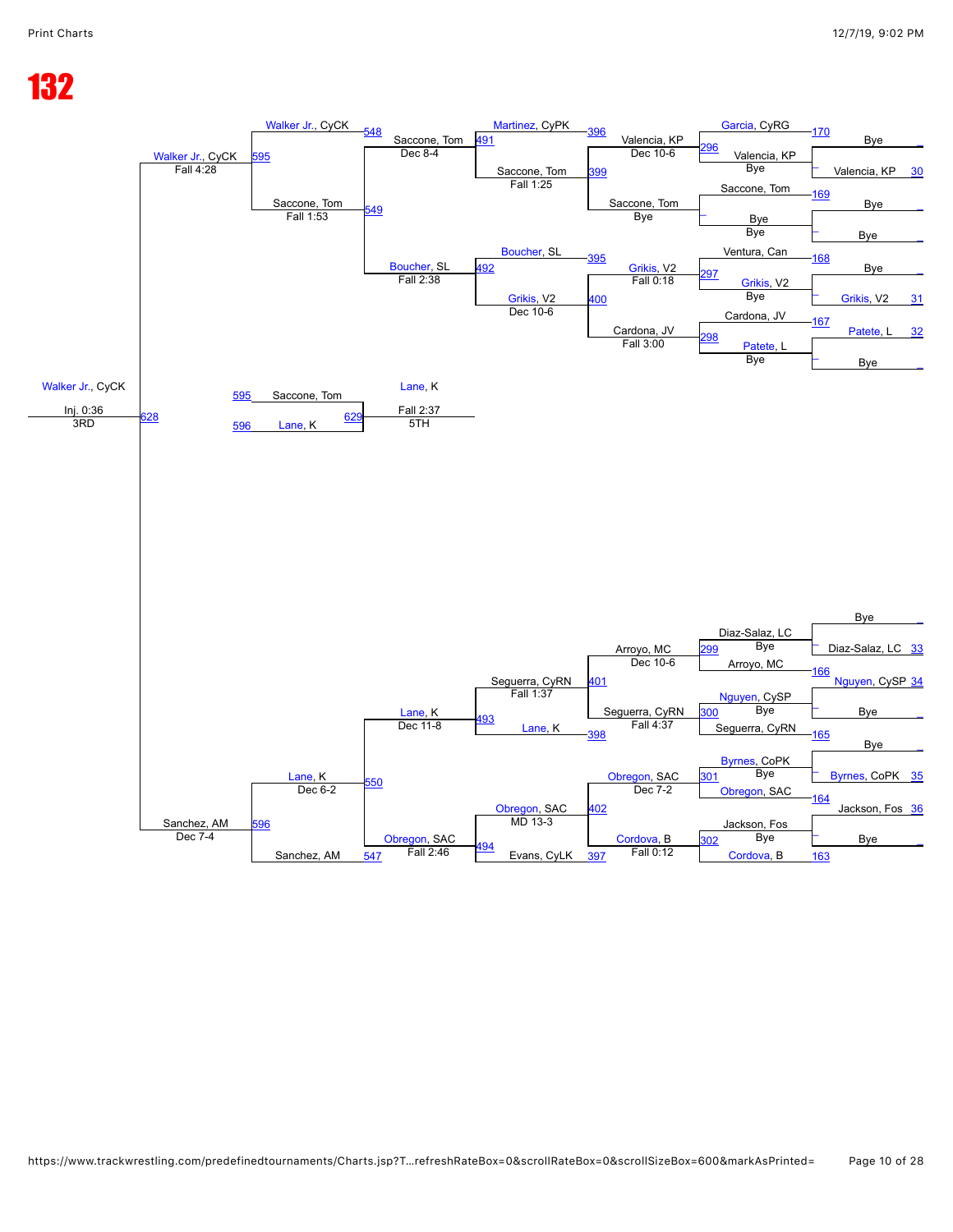| Noah Gochberg, Van, 4-0, 11       |           |                         |                            |                           |                         |                |
|-----------------------------------|-----------|-------------------------|----------------------------|---------------------------|-------------------------|----------------|
| Bye                               |           | Gochberg, Van<br>Bye    |                            |                           |                         |                |
| Jazy Mantilla, Fos, 4-5, 11       |           | 171<br>Mantilla, Fos    | Gochberg, Van<br>Fall 0:23 |                           |                         |                |
| Antonio Upson, NW, 5-7, 11        | 37        | Fall 3:25               |                            | Gochberg, Van             |                         |                |
| Scott Sloan, V2, 12-7, 11         |           | Sloan, V <sub>2</sub>   | 403                        | TF-1.5 3:29 (17-2)        |                         |                |
| Obinna Obialo, CySP, 0-2, 11      | 38        | Fall 1:00<br>172        | Satterfiel, KT             |                           |                         |                |
| Jaden MacKinnon, Can, 1-2, &n     |           | Satterfiel, KT          | Dec 3-0                    |                           |                         |                |
| Preston Satterfield, KT, 12-7, 12 | 39        | Fall 0:33               |                            |                           | Gochberg, Van           |                |
| Mason Wilke, Tom, 16-4, 11        |           | Wilke, Tom              |                            | 551                       | Dec 12-8                |                |
| Bye                               |           | Bye<br>173              | Wilke, Tom                 |                           |                         |                |
| Ervin Lopez, CyPK, 0-4, 12        |           | Marcom, SC              | Fall 0:42                  |                           |                         |                |
| Aaron Marcom, SC, 3-2, 11         | <u>40</u> | TF-1.5 2:33 (15-0)      |                            | Wilke, Tom                |                         |                |
| Cesar Vasquez, T, 6-4, 10         |           | Vasquez, T              | 404                        | Dec 8-3                   |                         |                |
| Chris Castillo, KP, 1-6, 11       | 41        | Fall 1:59<br>174        | Hendershot, CoPK           |                           |                         |                |
| Bye                               |           | Hendershot, CoPK        | Fall 0:43                  |                           |                         | Gochberg, Van  |
| Joe Hendershot, CoPK, 10-4, 11    |           | Bye                     |                            |                           |                         |                |
|                                   |           |                         |                            |                           |                         |                |
| Anthony Criscione, AM, 13-3, 11   |           |                         |                            |                           | 630                     | Dec 9-5<br>1ST |
| Bye                               |           | Criscione, AM<br>Bye    |                            |                           |                         |                |
| Max Anth Bronte, CyRG, 3-6, 11    |           | 175                     | Criscione, AM<br>Dec 3-2   |                           |                         |                |
| Nathan Stahl, P, 8-5, 11          | 42        | Stahl, P<br>MD 12-4     |                            |                           |                         |                |
| Joshua Solis, K, 7-5, 11          |           |                         | 405                        | Bone, Tay<br>Dec 7-2      |                         |                |
| Manuel Caraballo, MC, 0-2, 11     | 43        | Solis, K<br>Fall 0:50   |                            |                           |                         |                |
| Bye                               |           | 176                     | Bone, Tay<br>Fall 0:35     |                           |                         |                |
| Michael Bone, Tay, 12-3, 10       |           | Bone, Tay<br>Bye        |                            |                           |                         |                |
| tomas fuentes, CRan, 8-4, 10      |           |                         |                            | 552                       | Sandoz, CIBK<br>Dec 6-3 |                |
| Bye                               |           | fuentes, CRan<br>Bye    |                            |                           |                         |                |
| Ajani Reyes, MR, 0-2, 12          |           | 177                     | Munoz, SL<br>Dec 12-8      |                           |                         |                |
| Anthony Munoz, SL, 10-6, &n       | 44        | Munoz, SL<br>Fall 1:51  |                            |                           |                         |                |
| Nathanie Leader, CyCK, 11-9, 11   |           |                         | 406                        | Sandoz, CIBK<br>Fall 1:31 |                         |                |
| Joseph Chouteau, L, 4-4, 11       | 45        | Leader, CyCK<br>MD 13-2 |                            |                           |                         |                |
| Bye                               |           | 178                     | Sandoz, CIBK<br>Fall 2:59  |                           |                         |                |
| lan Sandoz, CIBK, 12-1, 12        |           | Sandoz, CIBK<br>Bye     |                            |                           |                         |                |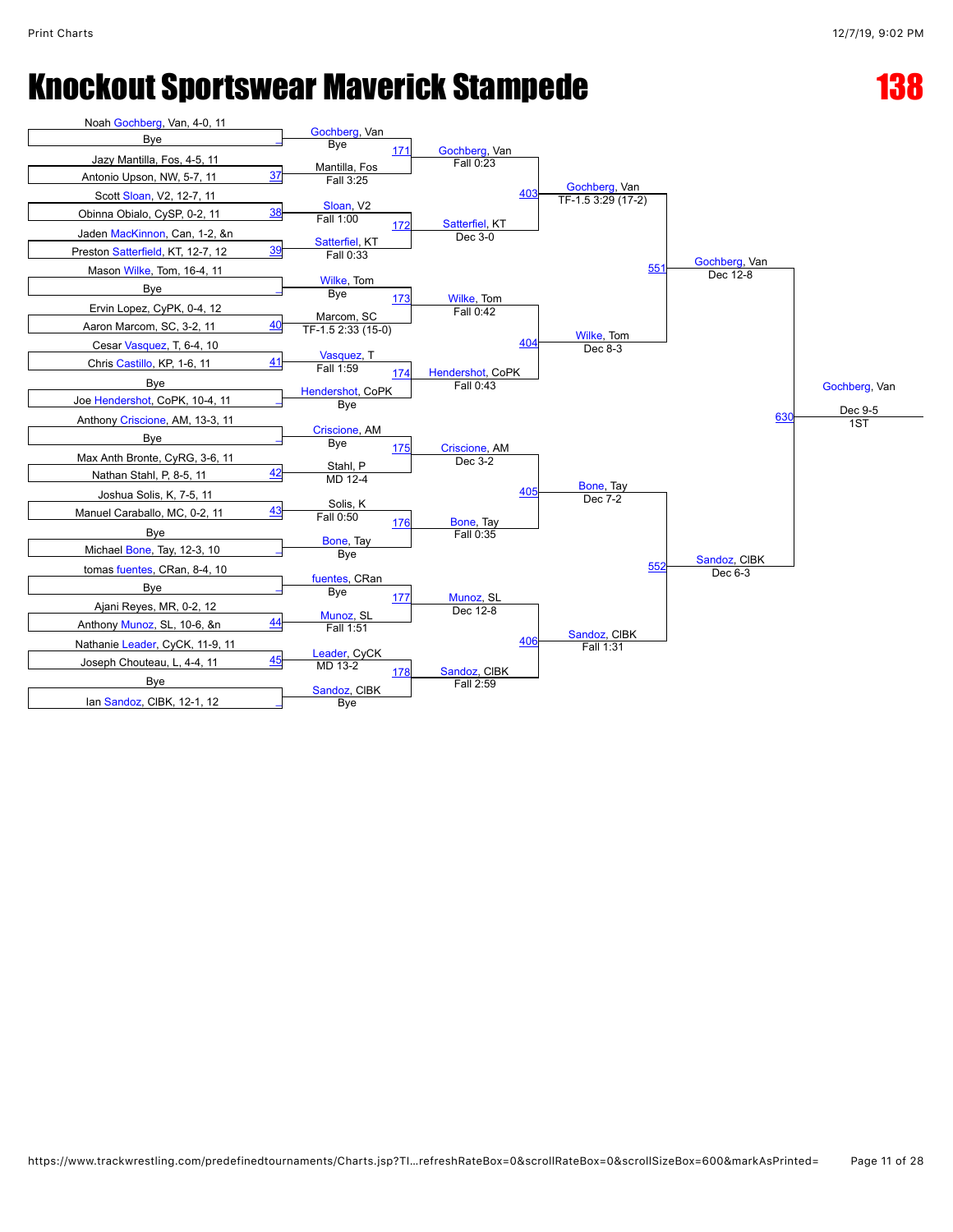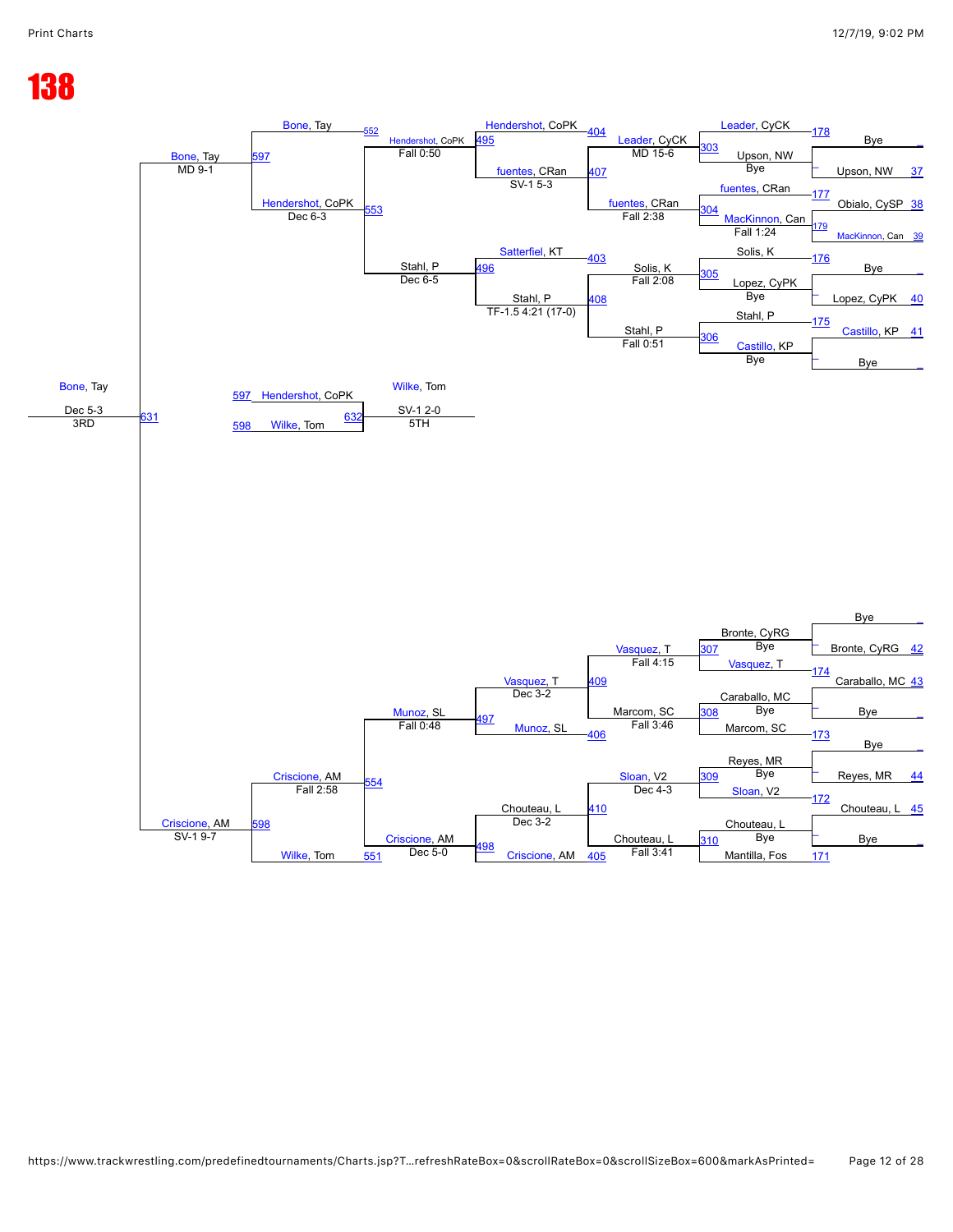| 145 |
|-----|
|     |
|     |

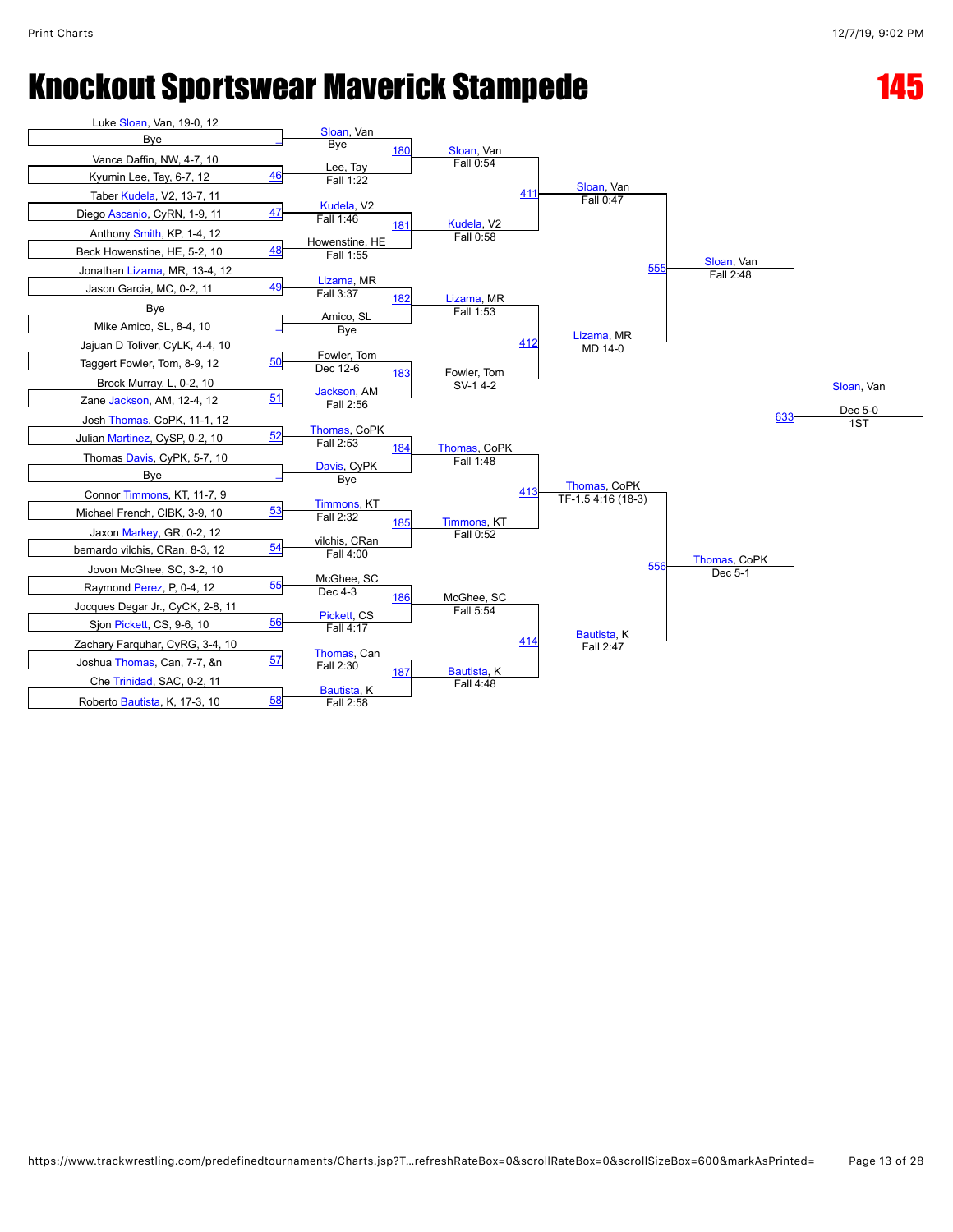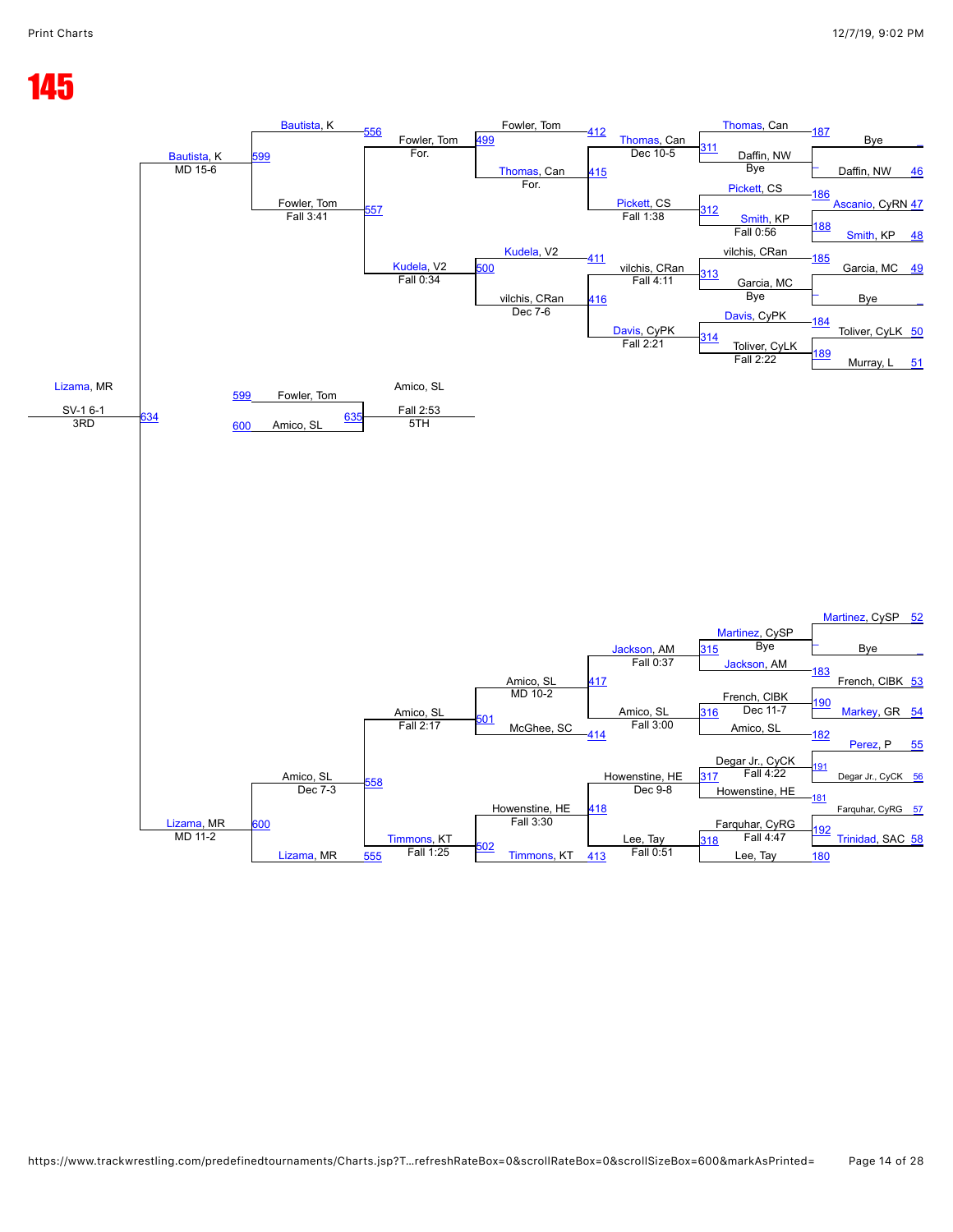| and the state of the state of the state of the state of the state of the state of the state of the state of th |
|----------------------------------------------------------------------------------------------------------------|
|                                                                                                                |
|                                                                                                                |
|                                                                                                                |

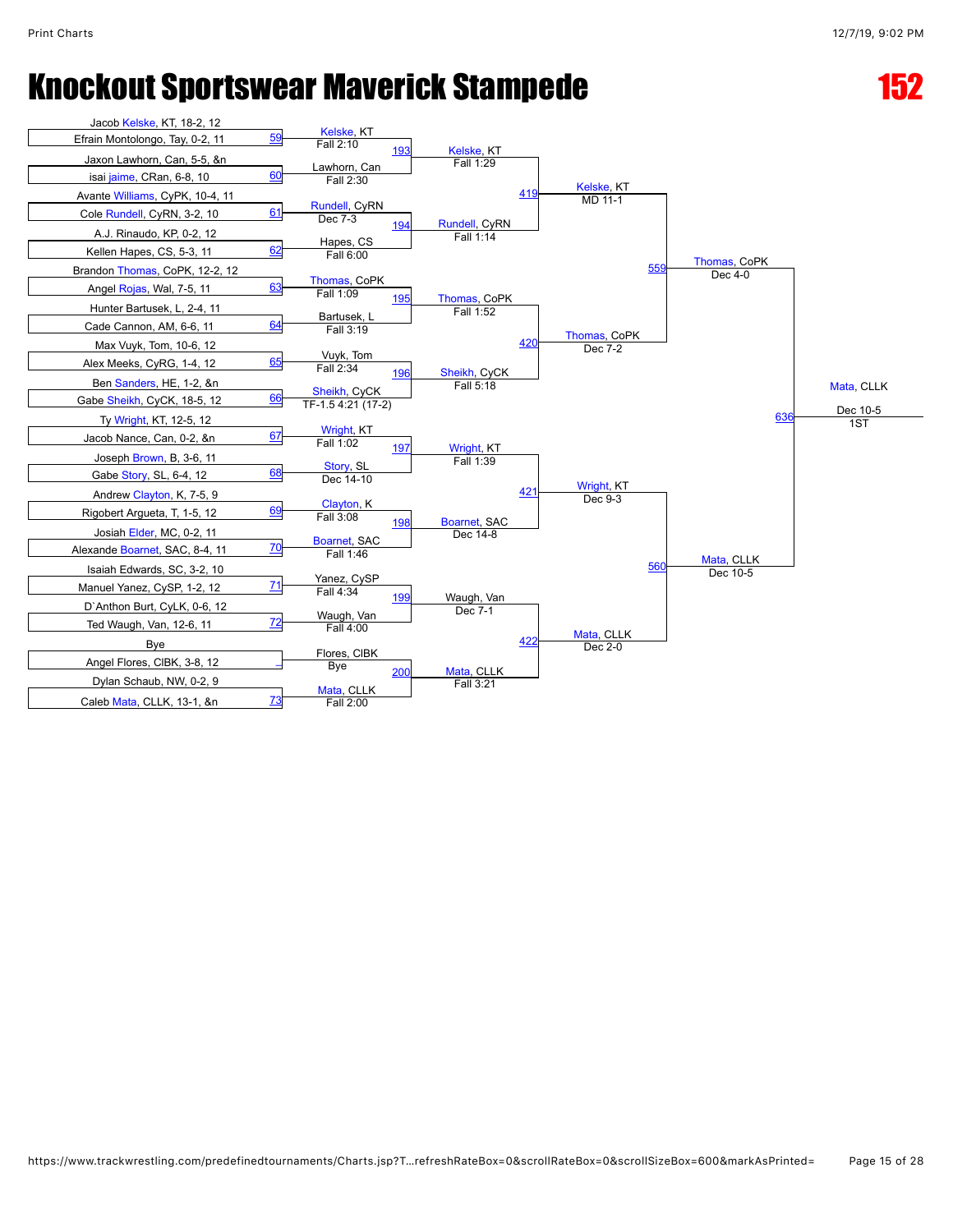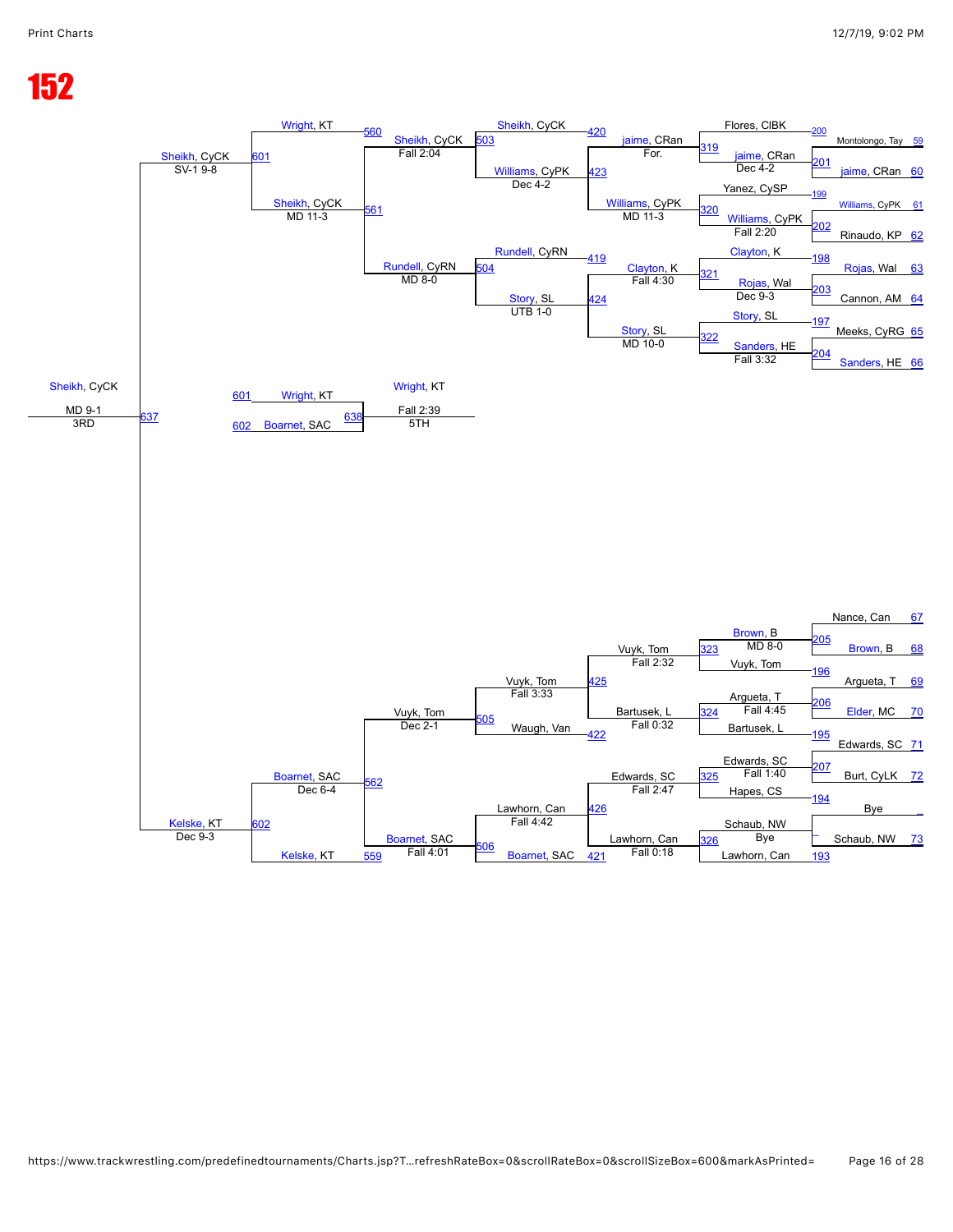| Truman Timmons, KT, 12-2, 11           |                                      |                          |                          |                        |             |
|----------------------------------------|--------------------------------------|--------------------------|--------------------------|------------------------|-------------|
| 74<br>Deris Mi Fernandez, B, 1-4, 12   | Timmons, KT<br>Fall 1:34             |                          |                          |                        |             |
| Mickio Lopez, Can, 5-7, 11             | 208                                  | Timmons, KT<br>Fall 5:10 |                          |                        |             |
| 75<br>Jake Rogers, SL, 7-8, 12         | Rogers, SL<br>For.                   |                          |                          |                        |             |
| Johnatho Ward, K, 6-2, 11              |                                      | 427                      | Timmons, KT<br>Dec 6-4   |                        |             |
| 76<br>Rodrigo Sanchez, CyRG, 1-6, 12   | Ward, K<br>TF-1.5 2:57 (16-0)<br>209 |                          |                          |                        |             |
| Ellis Mi Gonzales, CyCK, 0-9, 10       |                                      | Ward, K<br>Fall 4:48     |                          |                        |             |
| 77<br>Kohl Marzetta, SC, 3-2, 10       | Marzetta, SC<br>Fall 0:46            |                          |                          |                        |             |
| Ricardo DeLeon, CyPK, 14-6, 11         |                                      |                          | 563                      | Timmons, KT<br>MD 14-5 |             |
| <u>78</u><br>Arya Shojaei, LC, 1-2, 12 | DeLeon, CyPK<br>Fall 0:54<br>210     |                          |                          |                        |             |
| Daniel Pena, SAC, 1-7, 11              |                                      | DeLeon, CyPK<br>Dec 7-1  |                          |                        |             |
| <u>79</u><br>Drake Torno, Van, 8-5, 10 | Torno, Van<br>Fall 2:29              |                          |                          |                        |             |
| Jaxon Good, CyRN, 8-6, 11              |                                      | 428                      | DeLeon, CyPK<br>Dec 9-7  |                        |             |
| Bye                                    | Good, CyRN<br>Bye                    |                          |                          |                        |             |
| Zachary Hampton, V2, 1-2, 9            | 211                                  | Masson, Tom<br>Fall 1:36 |                          |                        | Wertz, CoPK |
| 80<br>Harris Masson, Tom, 13-5, 11     | Masson, Tom<br>Fall 3:53             |                          |                          |                        | Fall 2:45   |
| Jonathan Wertz, CoPK, 10-2, 11         |                                      |                          |                          | 639                    | 1ST         |
| Bye                                    | Wertz, CoPK<br>Bye<br>212            |                          |                          |                        |             |
| Lionell Jones, CyLK, 2-6, 10           |                                      | Wertz, CoPK<br>Fall 2:51 |                          |                        |             |
| 81<br>Jack Capan, CoPK, 3-4, 12        | Capan, CoPK<br>Fall 1:50             |                          |                          |                        |             |
| Ethan Kallis, Tay, 10-5, 12            |                                      | 429                      | Wertz, CoPK<br>Fall 1:13 |                        |             |
| 82<br>Timothy Nash, NW, 1-8, 9         | Kallis, Tay<br>Fall 3:46<br>213      | Kallis, Tay              |                          |                        |             |
| Wyatt Ja Barrientes, JV, 1-2, 12       |                                      | Dec 4-2                  |                          |                        |             |
| 83<br>Joshua Wenger, CS, 11-3, 10      | Wenger, CS<br>Fall 2:43              |                          |                          | Wertz, CoPK            |             |
| Josiah Bernhardt, P, 9-3, 11           | Bernhardt, P                         |                          | 564                      | Fall 3:27              |             |
| 84<br>Gilbert Rodriguez, CLLK, 1-4, 12 | Fall 0:22<br>214                     |                          |                          |                        |             |
| Brett Fahrenholz, KP, 0-4, 12          | Mapp, AM                             | Mapp, AM<br>Fall 1:19    |                          |                        |             |
| 85<br>Chris Mapp, AM, 16-3, 11         | Fall 2:44                            |                          | ebbesen, CRan            |                        |             |
| Quinn Charlton, HE, 2-3, 10            | Antwi, Fos                           | 430                      | Dec 3-2                  |                        |             |
| 86<br>Nana Antwi, Fos, 3-6, 12         | Dec 14-9<br>215                      | ebbesen, CRan            |                          |                        |             |
| Robinson Rodriques, CySP, 0-2, 12      | ebbesen, CRan                        | MD 13-2                  |                          |                        |             |
| 87<br>gustav ebbesen, CRan, 13-3, 12   | Fall 0:49                            |                          |                          |                        |             |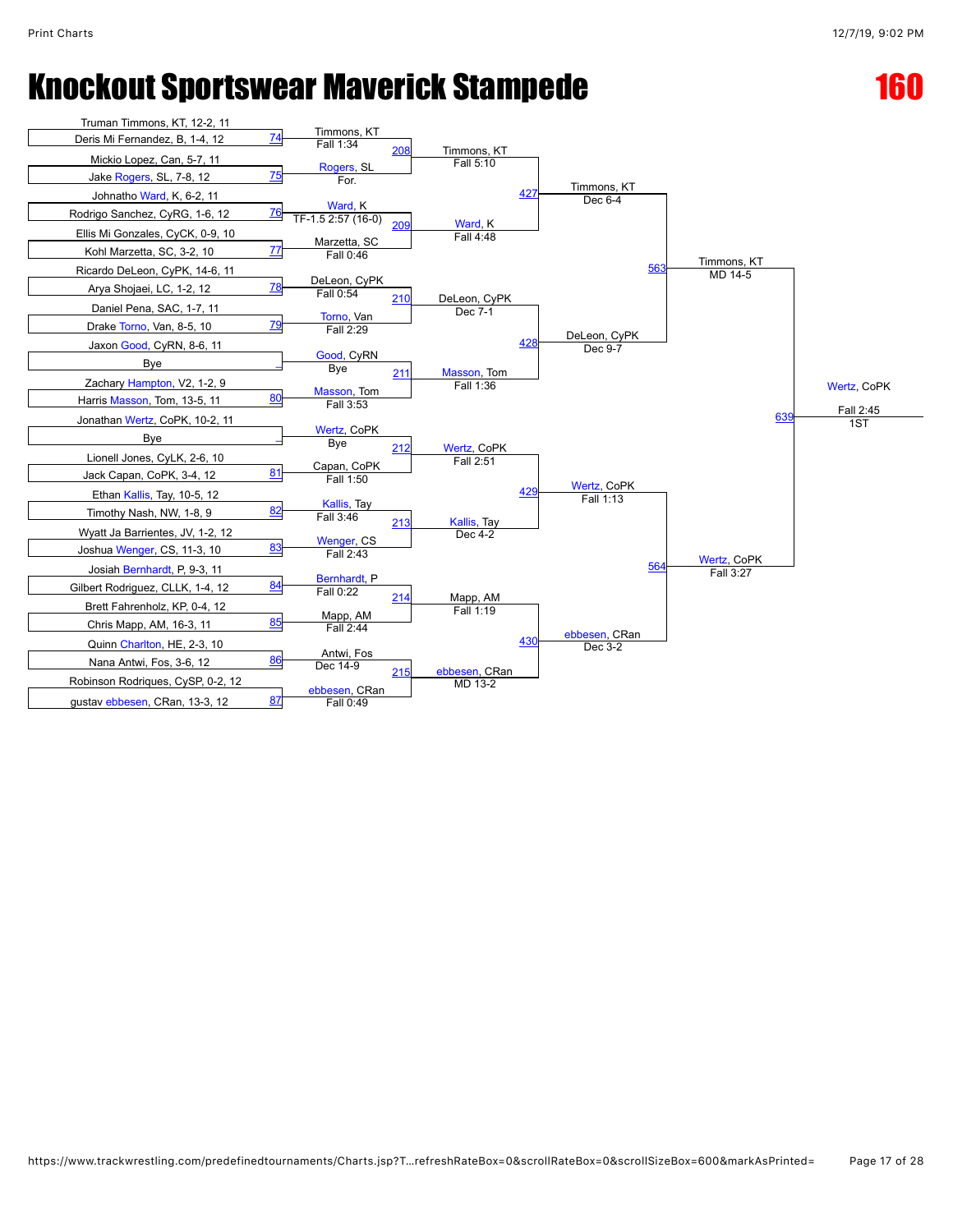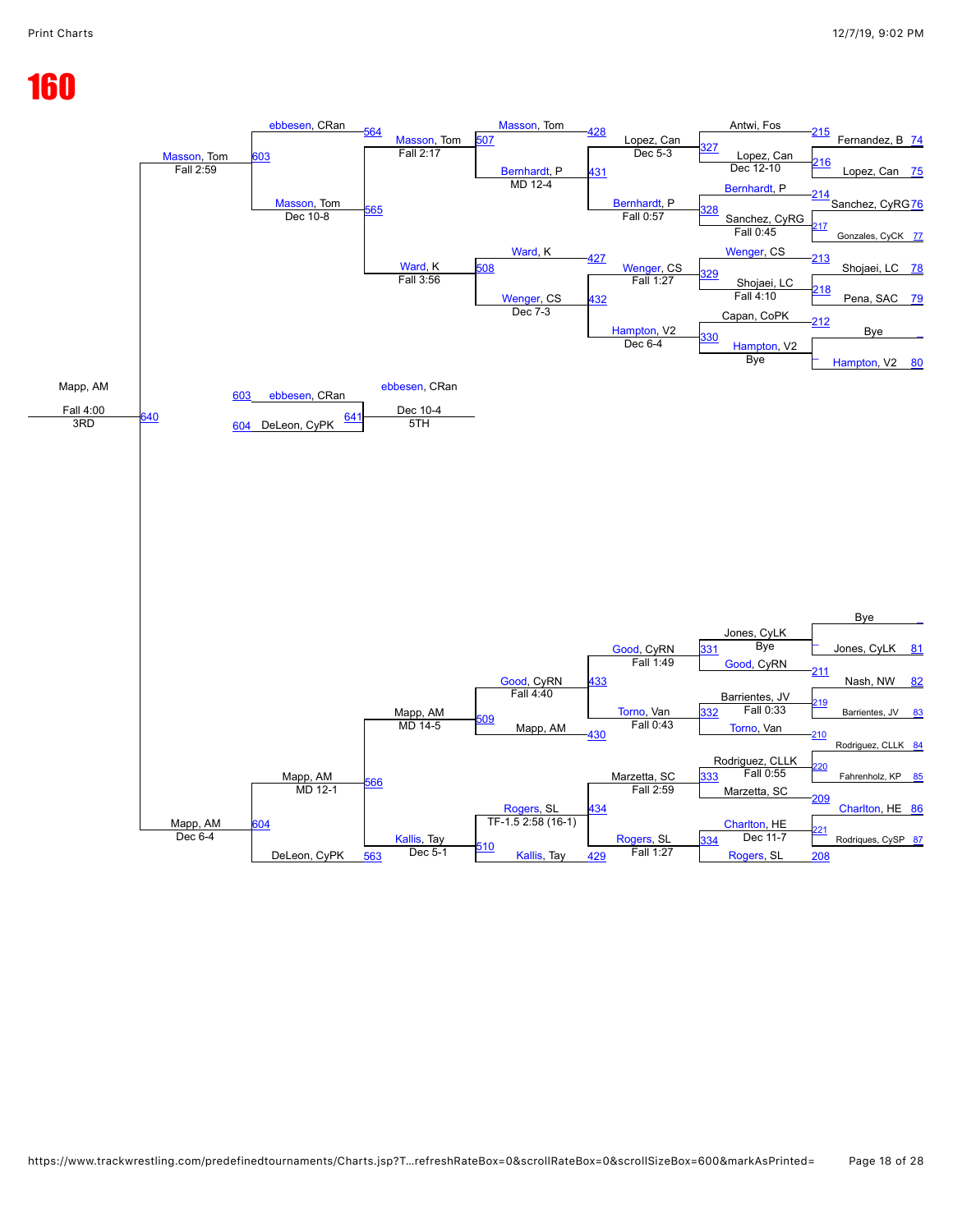| Kishawn Higgins, KT, 17-0, 12           | Higgins, KT                   |     |                               |     |                             |                                   |                  |
|-----------------------------------------|-------------------------------|-----|-------------------------------|-----|-----------------------------|-----------------------------------|------------------|
| Bye                                     | Bye                           | 222 |                               |     |                             |                                   |                  |
| Samad Al-Khatib, GR, 8-2, 10            | Al-Khatib, GR                 |     | Higgins, KT<br>Fall 5:47      |     |                             |                                   |                  |
| 88<br>Jacob Ma Arroyo, CyLK, 3-5, 9     | TF-1.5 3:27 (21-5)            |     |                               |     |                             |                                   |                  |
| christop loewenstein, CRan, 10-4, 11    |                               |     |                               | 435 | Higgins, KT<br>Fall 1:14    |                                   |                  |
| 89<br>Dillon Guebara, T, 1-2, 10        | loewenstei, CRan<br>Fall 0:55 |     | loewenstei, CRan              |     |                             |                                   |                  |
| Jarrett Steiner, LC, 1-2, 11            | Steiner, LC                   | 223 | Fall 0:46                     |     |                             |                                   |                  |
| Bye                                     | Bye                           |     |                               |     |                             |                                   |                  |
| Yuki Ber Janvier, JV, 10-4, 12          |                               |     |                               |     | 567                         | Higgins, KT<br>TF-1.5 4:15 (18-3) |                  |
| 90<br>Demilade Bamgbose, CySP, 0-2, &n  | Janvier, JV<br>Fall 3:08      |     |                               |     |                             |                                   |                  |
| Tim Lucio, Tom, 3-9, &n                 |                               | 224 | Christense, CoPK<br>Fall 3:14 |     |                             |                                   |                  |
| 91<br>Tanner Christensen, CoPK, 9-6, 11 | Christense, CoPK<br>For.      |     |                               |     |                             |                                   |                  |
| Benjamin Vogt, CyRN, 2-3, 9             |                               |     |                               | 436 | Christense, CoPK<br>Dec 8-7 |                                   |                  |
| Bye                                     | Vogt, CyRN<br>Bye             |     |                               |     |                             |                                   |                  |
| Bye                                     |                               | 225 | Criswell, K<br>Fall 5:47      |     |                             |                                   | Higgins, KT      |
| Jaidyn Criswell, K, 10-4, 10            | Criswell, K<br>Bye            |     |                               |     |                             |                                   |                  |
| Ashton Boyd, CLLK, 14-5, 11             |                               |     |                               |     |                             | 642                               | Fall 0:23<br>1ST |
| Bye                                     | Boyd, CLLK<br>Bye             |     |                               |     |                             |                                   |                  |
| Brandon Parada, B, 3-6, 12              |                               | 226 | Boyd, CLLK<br>Fall 1:49       |     |                             |                                   |                  |
| Bye                                     | Parada, B<br>Bye              |     |                               |     |                             |                                   |                  |
| Dayro Gutierrez, SL, 8-5, 12            |                               |     |                               | 437 | Boyd, CLLK<br>Fall 3:50     |                                   |                  |
| 92<br>Daniel Brown, CIBK, 1-10, 10      | Gutierrez, SL<br>Fall 6:00    |     |                               |     |                             |                                   |                  |
| Trent Swonke, Wal, 1-2, 12              |                               | 227 | Porter, SAC<br>Fall 1:13      |     |                             |                                   |                  |
| 93<br>Quinn Porter, SAC, 8-4, 11        | Porter, SAC<br>Fall 0:28      |     |                               |     |                             |                                   |                  |
| Salathie Reyes, MR, 2-2, 10             |                               |     |                               |     | 568                         | Wiest, Van<br>MD 15-1             |                  |
| 94<br>Landon Mayrant, NW, 0-2, 10       | Reyes, MR<br>Fall 4:00        |     |                               |     |                             |                                   |                  |
| Bert Holifield, L, 1-4, 9               |                               | 228 | Fontana, V2<br>Fall 3:41      |     |                             |                                   |                  |
| 95<br>Andrew Fontana, V2, 10-6, 11      | Fontana, V2<br>Fall 0:47      |     |                               |     |                             |                                   |                  |
| Logan Shelton, CS, 7-6, 12              |                               |     |                               | 438 | Wiest, Van<br>Fall 1:13     |                                   |                  |
| 96<br>Quon Marion, HE, 1-3, 11          | Shelton, CS<br>Fall 2:24      |     |                               |     |                             |                                   |                  |
| Bye                                     |                               | 229 | Wiest, Van<br>Fall 0:34       |     |                             |                                   |                  |
| Dane Wiest, Van, 18-2, 11               | Wiest, Van<br>Bye             |     |                               |     |                             |                                   |                  |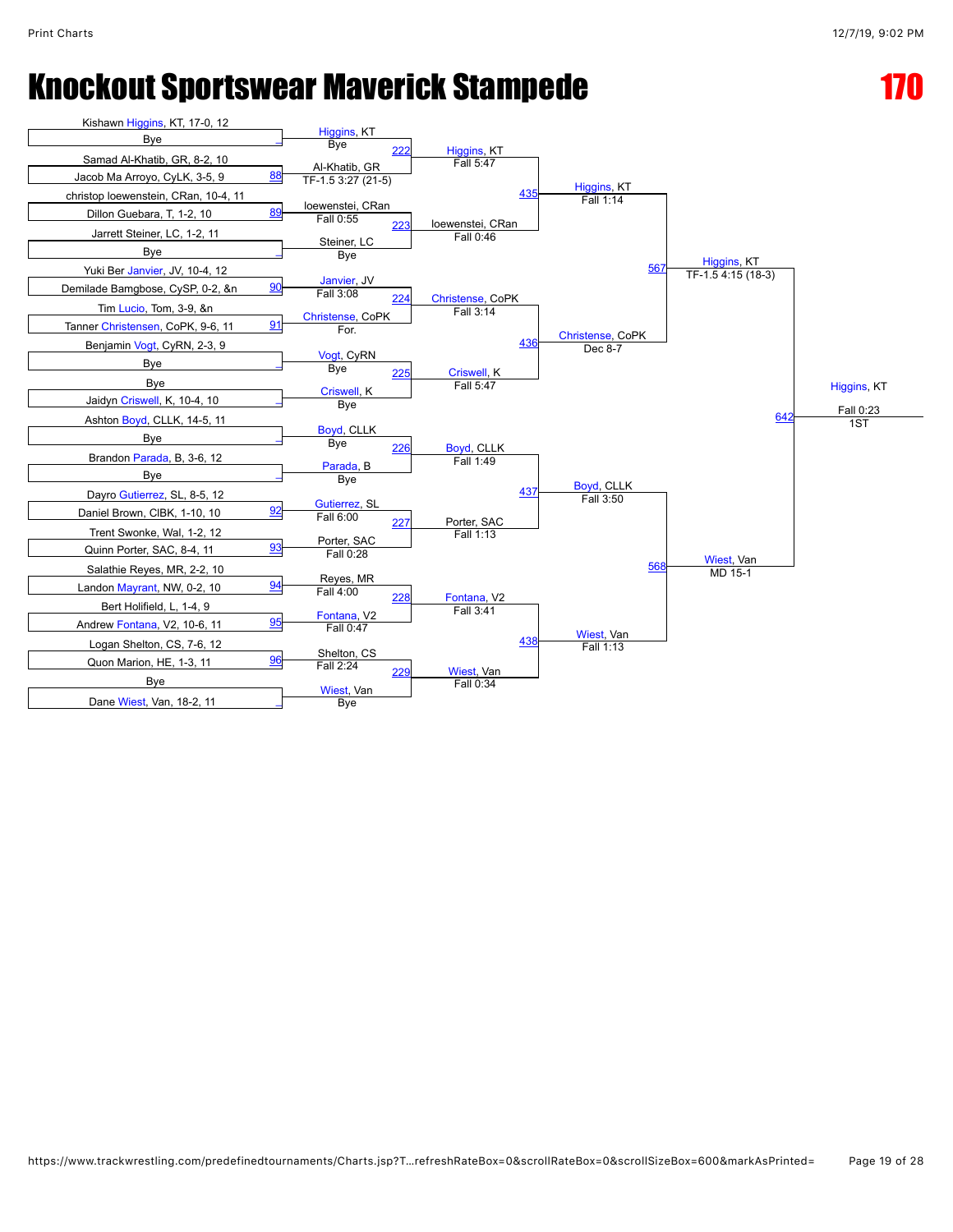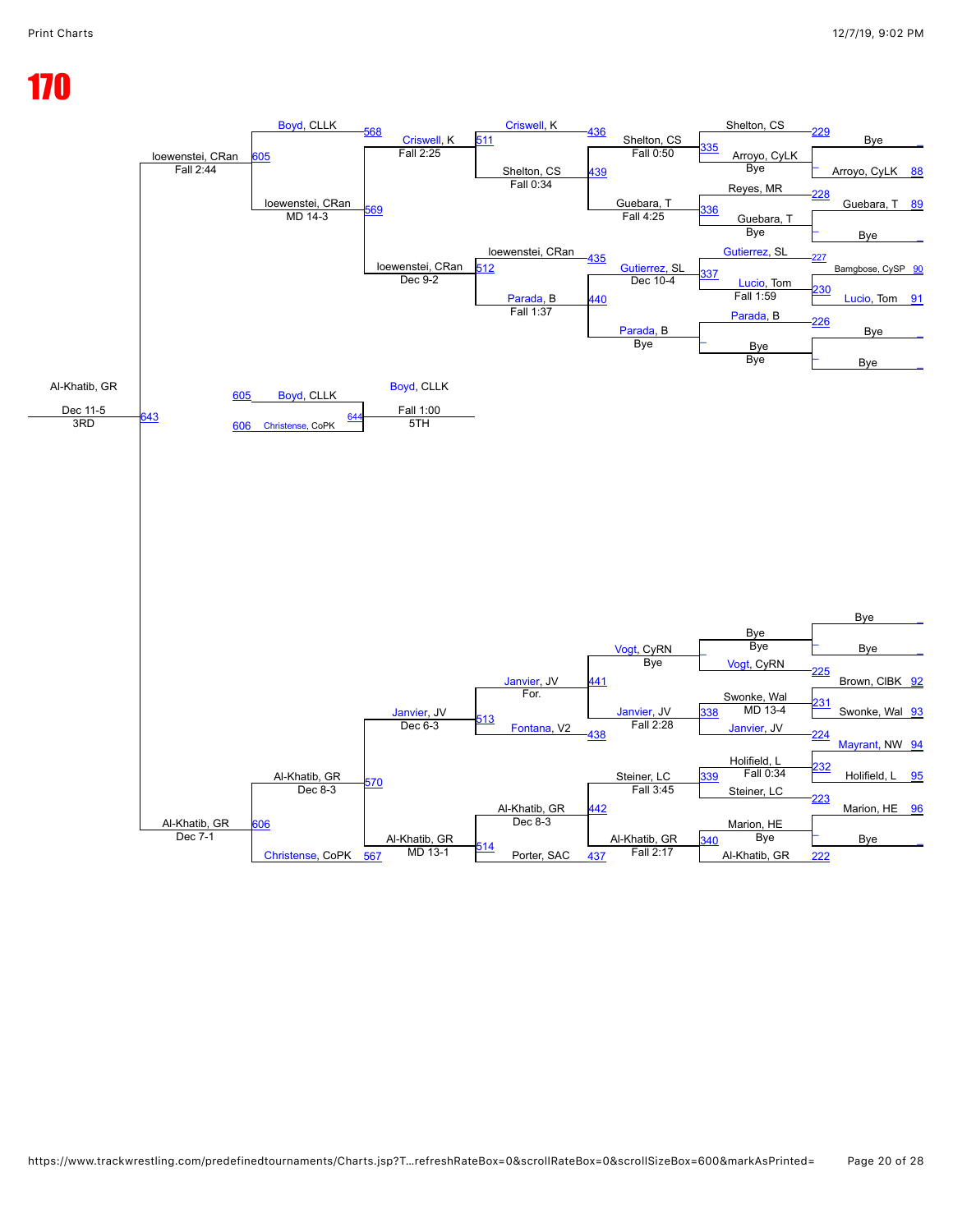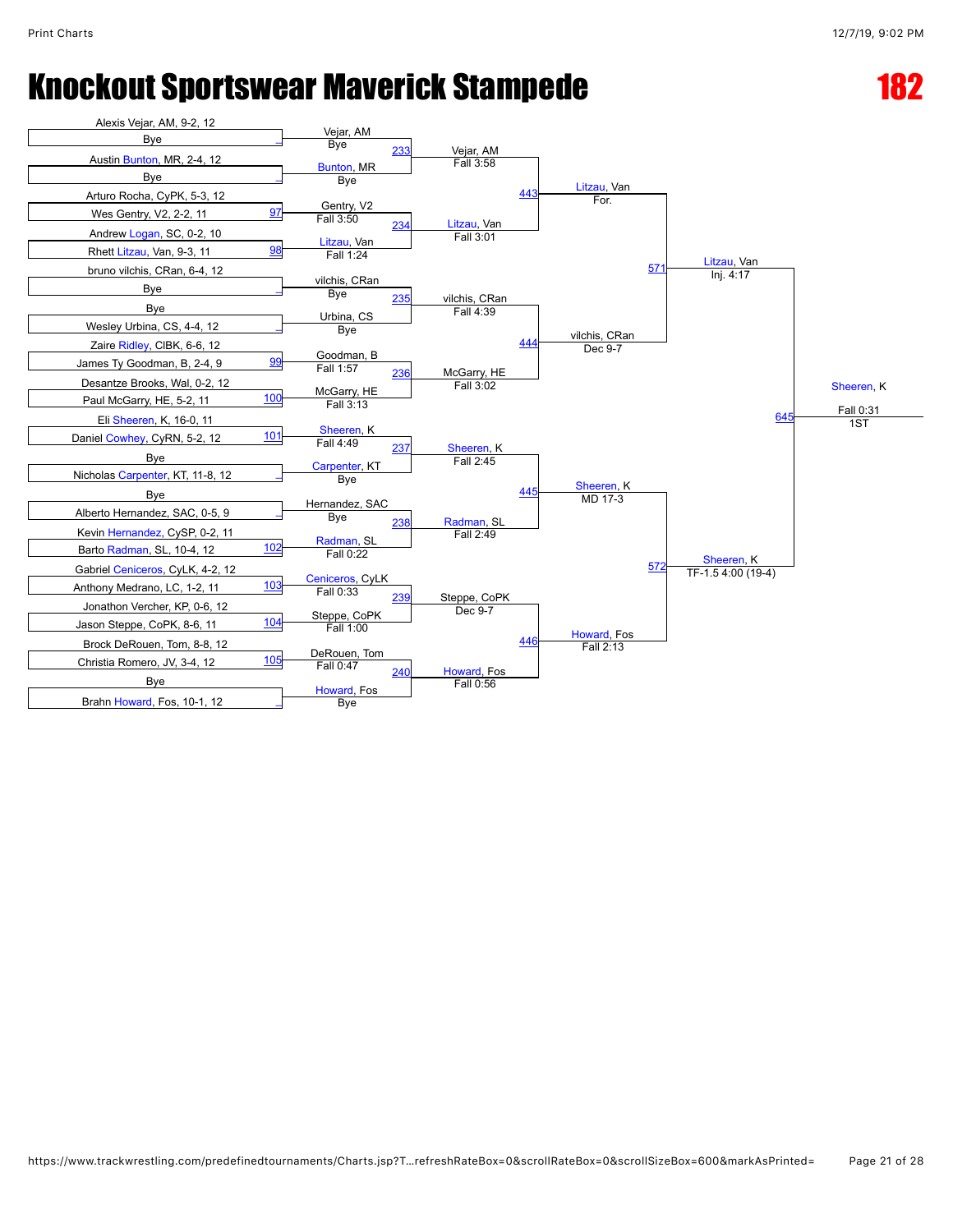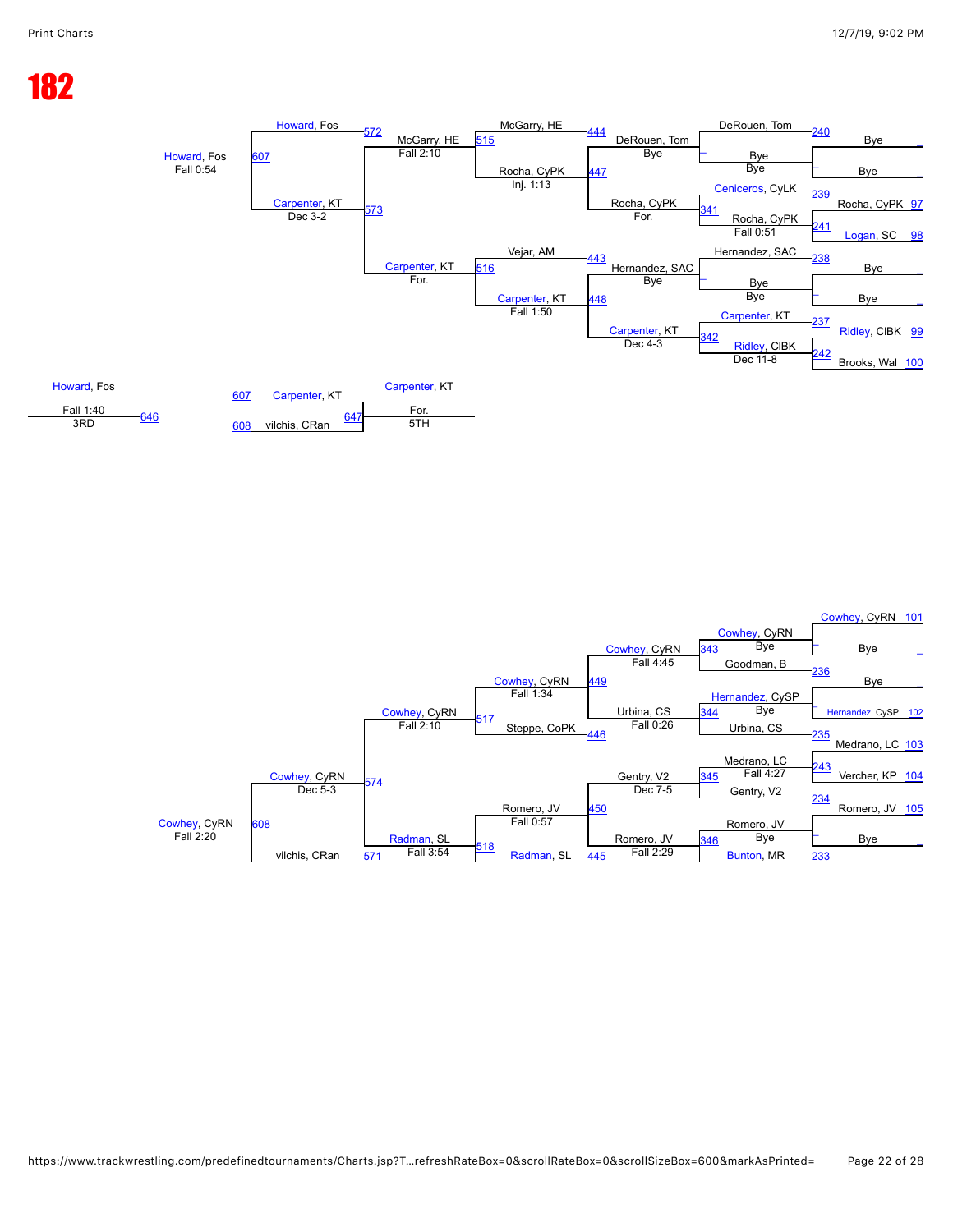| Christop Pruske, SAC, 11-1, 12  |            |                           |                 |                          |     |                          |                          |     |             |  |
|---------------------------------|------------|---------------------------|-----------------|--------------------------|-----|--------------------------|--------------------------|-----|-------------|--|
| Bye                             |            | Pruske, SAC<br>Bye        |                 |                          |     |                          |                          |     |             |  |
| Darius Clark, CyLK, 0-6, 9      |            |                           | 244             | Pruske, SAC<br>Fall 0:34 |     |                          |                          |     |             |  |
| Christia Adkins, CyRG, 3-6, 11  | <u>106</u> | Adkins, CyRG<br>Fall 1:28 |                 |                          |     |                          |                          |     |             |  |
| Liam Wallace, AM, 7-5, 12       |            |                           |                 |                          | 451 | Pruske, SAC<br>Fall 5:10 |                          |     |             |  |
| Connor Kracy, L, 0-2, 11        | <u>107</u> | Wallace, AM<br>Fall 3:35  |                 |                          |     |                          |                          |     |             |  |
| Bye                             |            |                           | 245             | Strand, Van<br>MD 9-1    |     |                          |                          |     |             |  |
| Jonathan Strand, Van, 10-5, 11  |            | Strand, Van<br>Bye        |                 |                          |     |                          |                          |     |             |  |
| Ian Sears, CoPK, 10-3, 11       |            |                           |                 |                          |     | 575                      | Sears, CoPK<br>Fall 1:49 |     |             |  |
| Bye                             |            | Sears, CoPK<br>Bye        | 246             |                          |     |                          |                          |     |             |  |
| Bye                             |            | Azimi, Tay                |                 | Sears, CoPK<br>Fall 1:02 |     |                          |                          |     |             |  |
| Yasin Azimi, Tay, 4-6, 12       |            | Bye                       |                 |                          |     | Sears, CoPK              |                          |     |             |  |
| Ruben Fernandez, CyRN, 1-4, 11  |            |                           |                 |                          | 452 | Fall 0:46                |                          |     |             |  |
| Terry Miller, CyPK, 2-2, 10     | <u>108</u> | Miller, CyPK<br>MD 16-8   | 247             | Stanton, CRan            |     |                          |                          |     |             |  |
| Bye                             |            | Stanton, CRan             |                 | Fall 0:37                |     |                          |                          |     | Racicot, SL |  |
| Lane Stanton, CRan, 6-3, 11     |            | Bye                       |                 |                          |     |                          |                          |     | Dec 6-2     |  |
| Joe Racicot, SL, 11-1, 11       |            | Racicot, SL               |                 |                          |     |                          |                          | 648 | 1ST         |  |
| Bye                             |            | Bye                       | 248             | Racicot, SL              |     |                          |                          |     |             |  |
| Adam Joseph, CySP, 2-2, 10      |            | Joseph, CySP              |                 | Fall 1:06                |     |                          |                          |     |             |  |
| Garrett Estes, KP, 1-5, 11      | 109        | Fall 1:36                 |                 |                          |     | Racicot, SL              |                          |     |             |  |
| Bye                             |            | Hudson, V2                |                 |                          | 453 | For.                     |                          |     |             |  |
| Hal Hudson, V2, 1-2, 12         |            | Bye                       | 249             | Herman, CLLK             |     |                          |                          |     |             |  |
| Joseph Weaver, CIBK, 0-2, 11    |            | Herman, CLLK              |                 | Fall 0:24                |     |                          |                          |     |             |  |
| Max Herman, CLLK, 5-3, &n       | <u>110</u> | Fall 0:35                 |                 |                          |     |                          | Racicot, SL              |     |             |  |
| Jeremiah Marquez, P, 6-4, 11    |            | Marquez, P                |                 |                          |     | 576                      | Dec 5-0                  |     |             |  |
| Jeremiah Howard, CyCK, 6-2, 11  | <u>111</u> | Dec 6-4                   | 250             | Marquez, P               |     |                          |                          |     |             |  |
| Julian J Rodriguez, LC, 3-2, 12 |            | Rodriguez, LC             |                 | Dec 7-1                  |     |                          |                          |     |             |  |
| Curtis Purnell, GR, 1-3, 12     | <u>112</u> | Fall 1:12                 |                 |                          |     | Marquez, P               |                          |     |             |  |
| JJ Perez, Tom, 1-6, 11          |            | Husted, HE                |                 |                          | 454 | Dec 17-10                |                          |     |             |  |
| Christia Husted, HE, 2-2, &n    | 113        | Fall 3:26                 | 25 <sup>1</sup> | Marzetta, SC             |     |                          |                          |     |             |  |
| Bye                             |            | Marzetta, SC              |                 | Fall 1:00                |     |                          |                          |     |             |  |
| Broc Marzetta, SC, 3-2, 12      |            | Bye                       |                 |                          |     |                          |                          |     |             |  |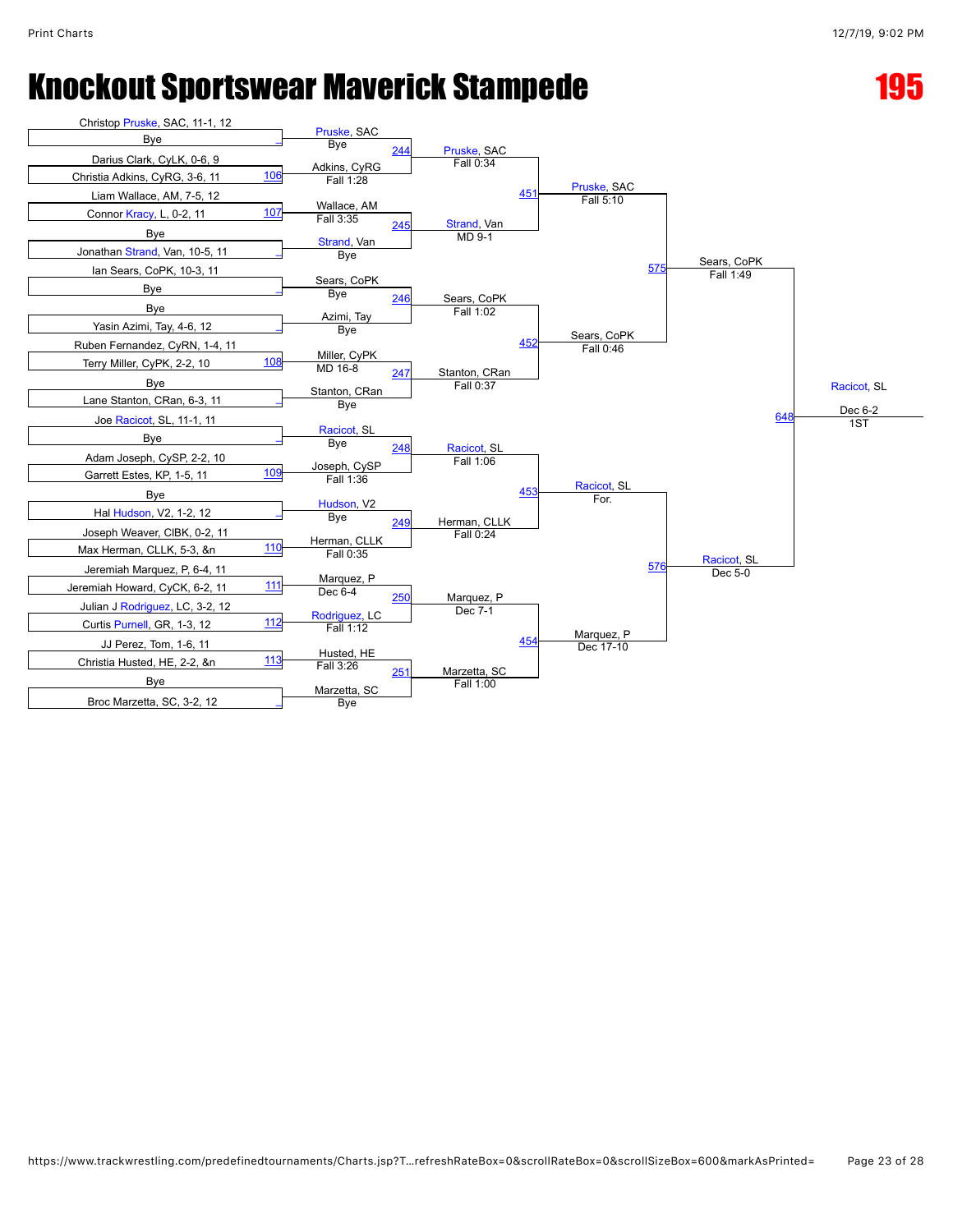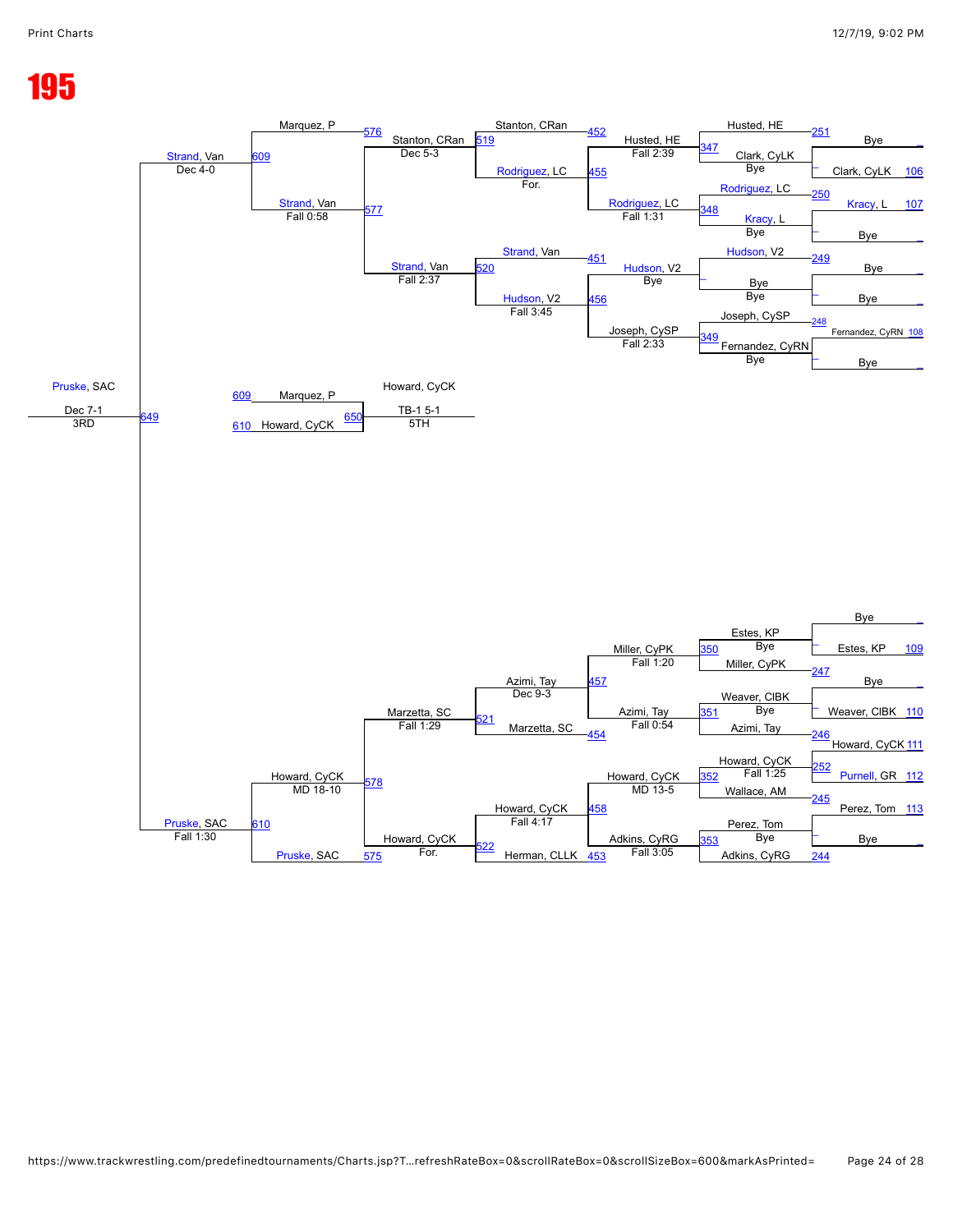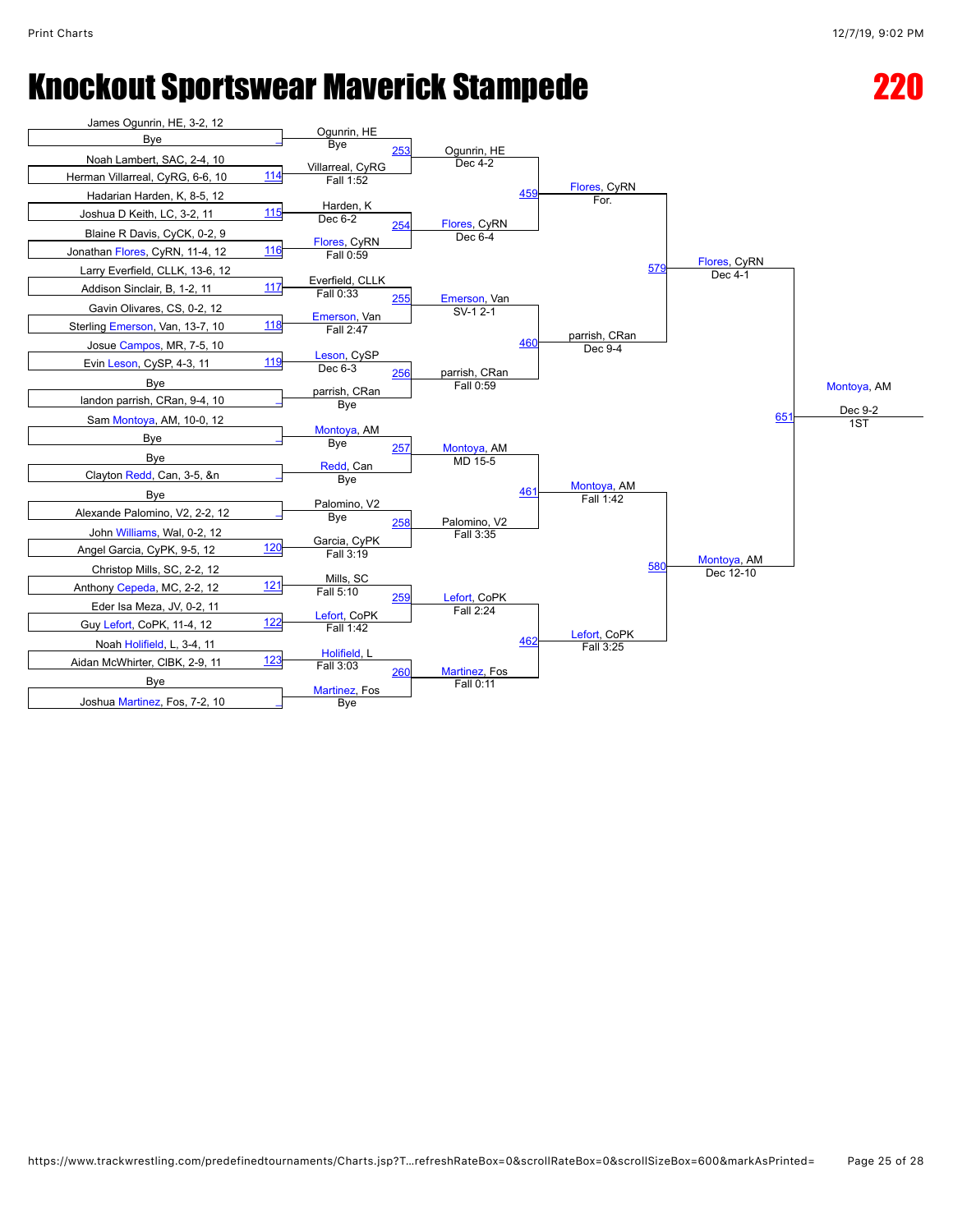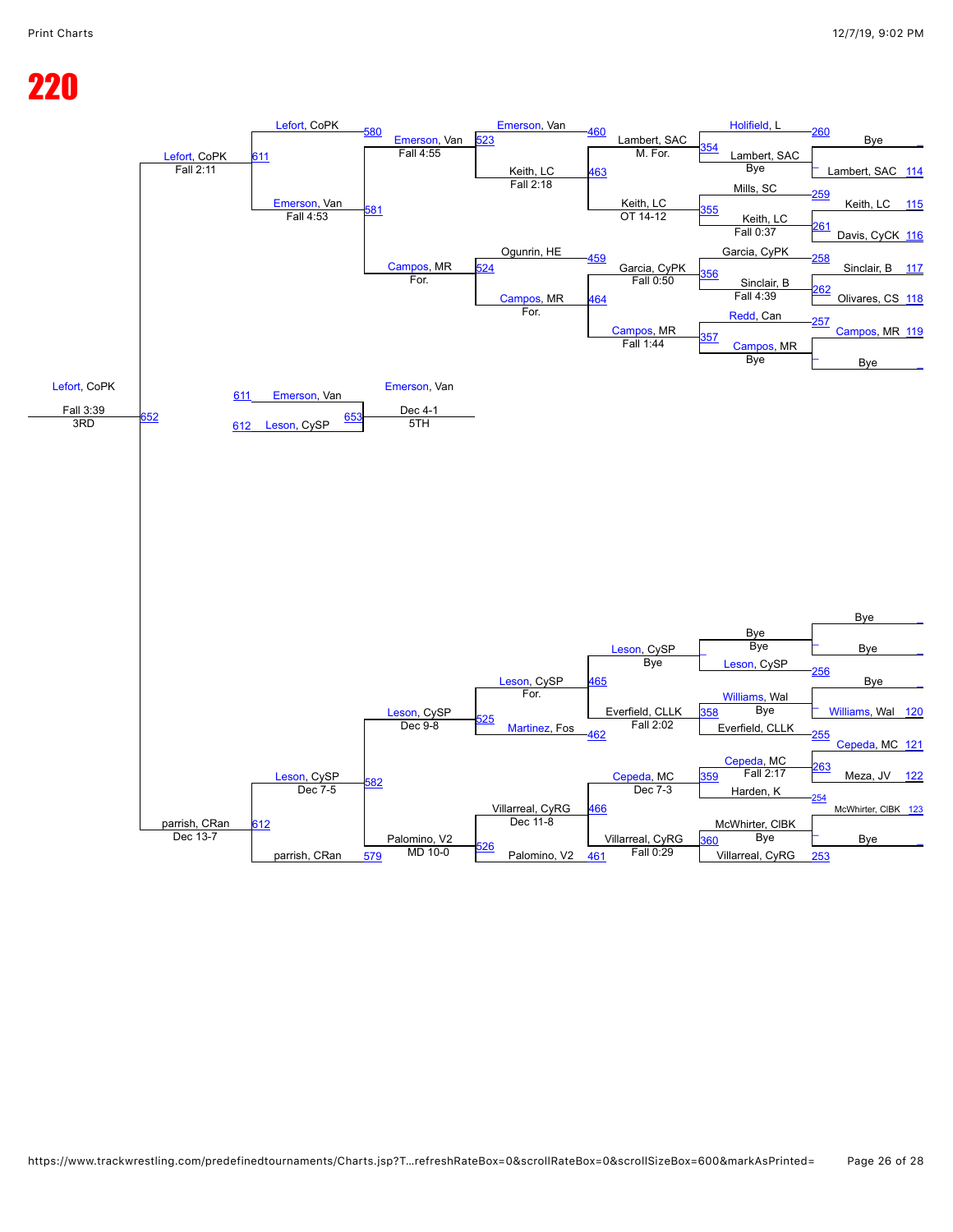